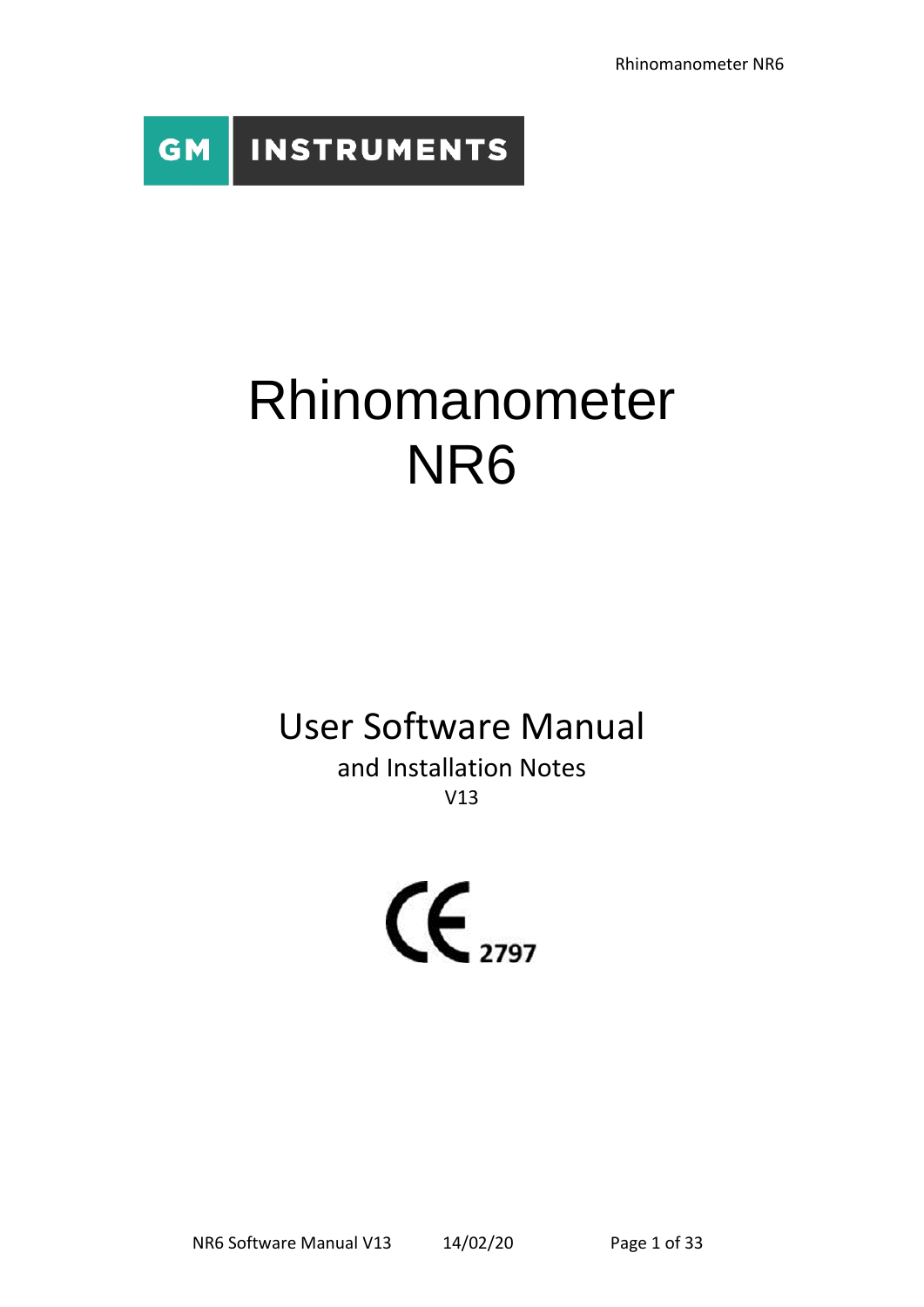### **TABLE OF CONTENTS**

| <b>SOFTWARE INSTALLATION</b>                                | PAGE <sub>3</sub> |
|-------------------------------------------------------------|-------------------|
| <b>HOW TO CONFIGURE THE SOFTWARE</b>                        | PAGE 6            |
| <b>STARTING A TEST</b>                                      |                   |
| TO PREPARE FOR A MEASUREMENT ON A NEW SUBJECT               | PAGE 20           |
| TO PREPARE FOR A MEASUREMENT ON A REPEAT SUBJECT            | PAGE 21           |
| <b>TO MAKE A NEW RECORD</b>                                 | PAGE 22           |
| <b>INTERPRETING RESULTS</b>                                 | PAGE 25           |
| TO COMPARE ANY TWO TEST RECORDS                             | PAGE 26           |
| TO DELETE A TEST RESULT                                     | PAGE 27           |
| <b>BATCH TEST FACILITY (CLINICAL/RESEARCH VERSION ONLY)</b> | PAGE 28           |
| DATA EXPORT FACILITY (CLINICAL/RESEARCH VERSION ONLY)       | PAGE 30           |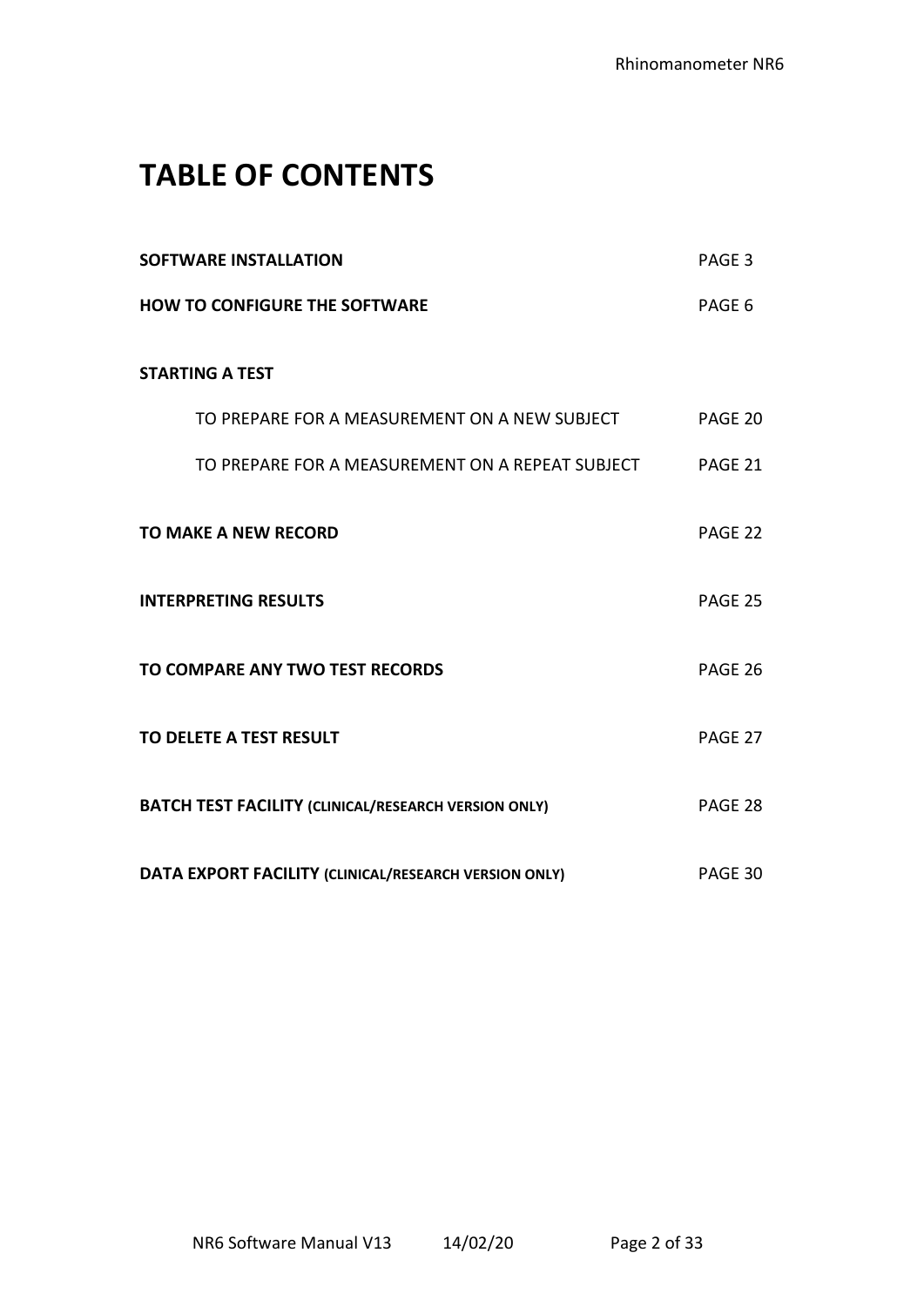# **SOFTWARE INSTALLATION**

#### **COMPUTERS SUPPORTED**

NR6 will work on any PC which uses a windows operating system and which has a free USB socket.

**N.B.** Only units which comply with EN60950 should be used.

#### **PRINTERS SUPPORTED**

As these instruments operate in a Windows environment, print capability depends on you having installed a printer under Windows. Virtually any printer which works under the version of Windows you have will be suitable.

### **INTERFACE BOARD SOFTWARE (Measurement Computing) Ensure the USB cable is NOT connected to the NR6 unit.**

If you have an MCC DAQ disk, put it in your drive and allow it to auto run, or open it and click on Install. You only need to install InstaCal/Universal Library software from this disk. Other options such as Tracer and manuals are not required.

If you have a Thumb Drive put it in a free USB socket and navigate to it. Open the MC folder, and click on icalsetup.exe. Accept the defaults offered.

The program InstaCal and other driver software will be loaded to a folder called Measurement Computing.

#### **INTERFACE BOARD HARDWARE**

The next installation operation is to have your PC identify the USB A/D converter, which is built into the NR6 unit. To do this, connect the NR6 to your PC using the cable supplied.

Click on the **Start button** and scroll down to **Measurement Computing**, select it and scroll down to **InstaCal** and click on it. **InstaCal** will show no boards installed as shown below.

| <b>InstaCal</b>                        |            |
|----------------------------------------|------------|
| Install Calibrate<br>Test Help<br>File |            |
|                                        |            |
| PC Board List                          |            |
|                                        |            |
|                                        |            |
|                                        |            |
| Ready                                  | <b>NUM</b> |

Wait for a few seconds as the USB interface is recognised and the drivers are loaded. If this doesn't happen, click on **Install**, then Refresh. Once completed, the InstaCal screen will offer the opportunity to accept your USB board.

**N.B.** the serial number for the USB in each NR6 is unique. The most recent units are for type 201, while older NR6 units will have a 1208 USB module installed.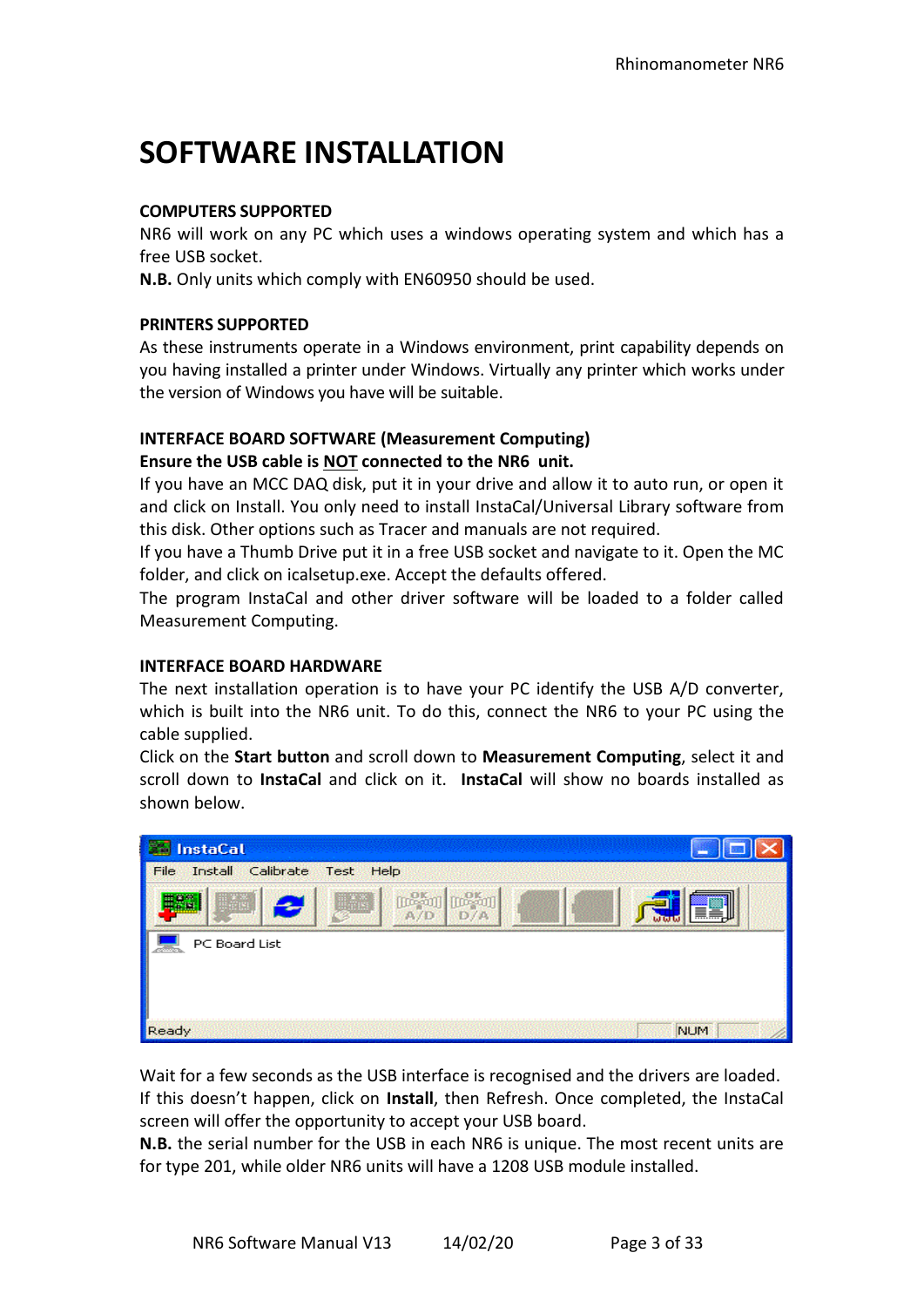

Click on **OK**



When InstaCal shows the screen above, (shown for a 201 module) USB installation is complete and InstaCal can be closed.

#### **GMI SOFTWARE**

Put the GMI CD in your drive or open the folder NR6 on your Thumb Drive. Navigate to the file Setup-NR6Rhino V3 X X XXXX.exe and click on it. Accept the defaults offered at each stage, until you are asked for the desired location for the .ini file – you will be offered the choice of the shared folder or the application folder. Unless you plan on using the system on a network, the application folder should be selected.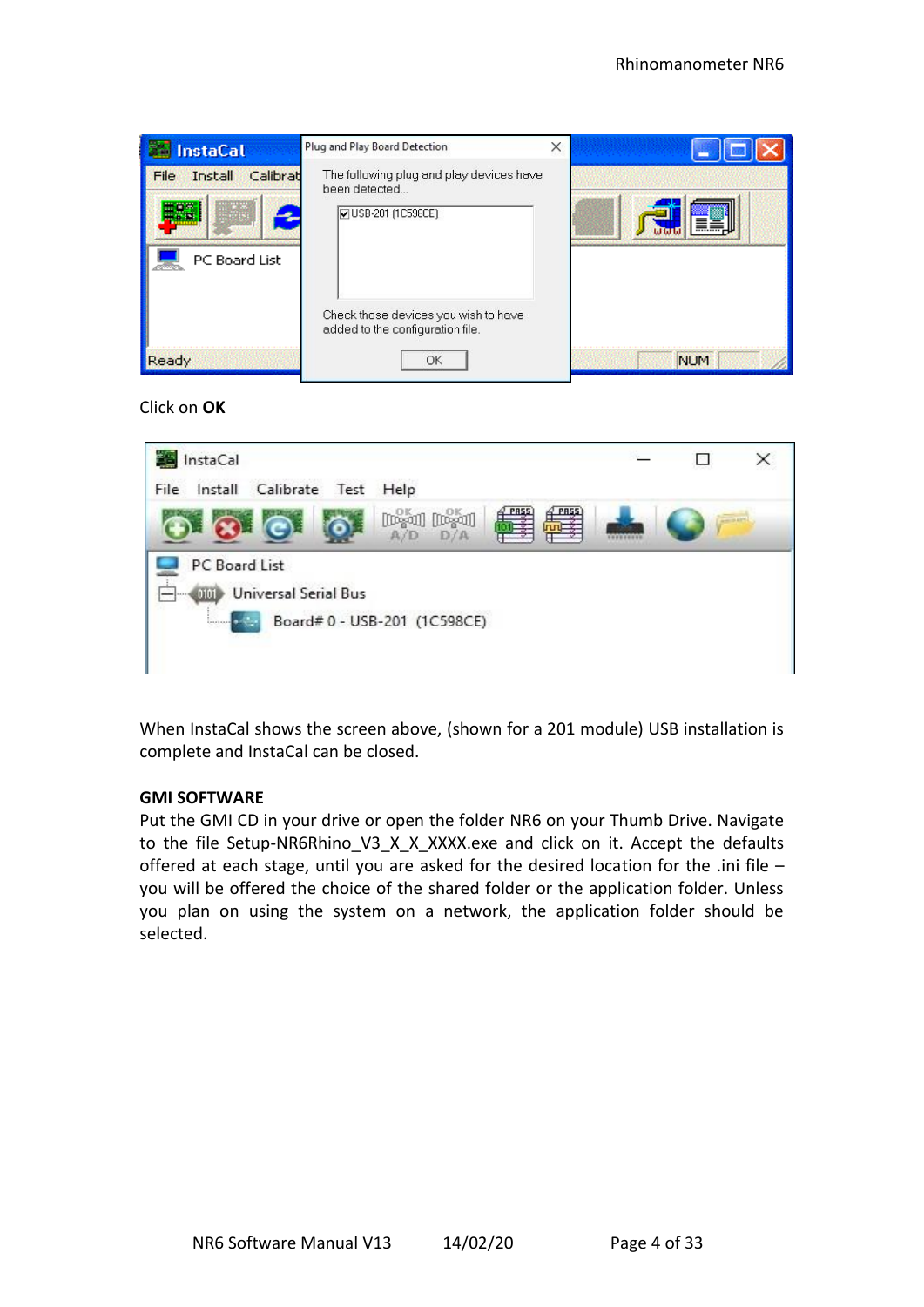# **OPENING THE SOFTWARE**

Start the program by clicking on its desktop icon or by clicking on:

#### **Start** -> **Programs** -> **Rhinomanometer NR6** -> **Rhinomanometer NR6**

The opening window is as shown below.

|        |      | <sup>9</sup> <sub>24</sub> NR6Rhino - New file       |    |                            |      |           |  |  |  |
|--------|------|------------------------------------------------------|----|----------------------------|------|-----------|--|--|--|
|        |      | File View Acquisition Calibration                    |    |                            | Help |           |  |  |  |
| New.   | Qpen | Save   NR6                                           | D≈ | $\blacklozenge$<br>- Print |      | B<br>Exit |  |  |  |
|        |      | <b>Ed Patient record   7</b> Tests   <b>@</b> Report |    |                            |      |           |  |  |  |
| Name   |      |                                                      |    |                            |      |           |  |  |  |
| ID no. |      |                                                      |    |                            |      |           |  |  |  |
|        |      |                                                      |    |                            |      |           |  |  |  |
|        |      |                                                      |    |                            |      |           |  |  |  |

If you wish to change the fields listed in the **Patient Record** screen, this should be done at the beginning, before starting to save records. To do this, click on File, click on Close, click on File, click on Settings, select the Patient Record Tab and make the alterations you want, as described in the following pages.

If you wish to make measurements on a New subject, click on File, click on Close, then click on New.

If you wish to bring back a record of a Patient previously tested, click on Open.

**N.B.** For full information on the alterations possible, and how to make them, see pages 6-19.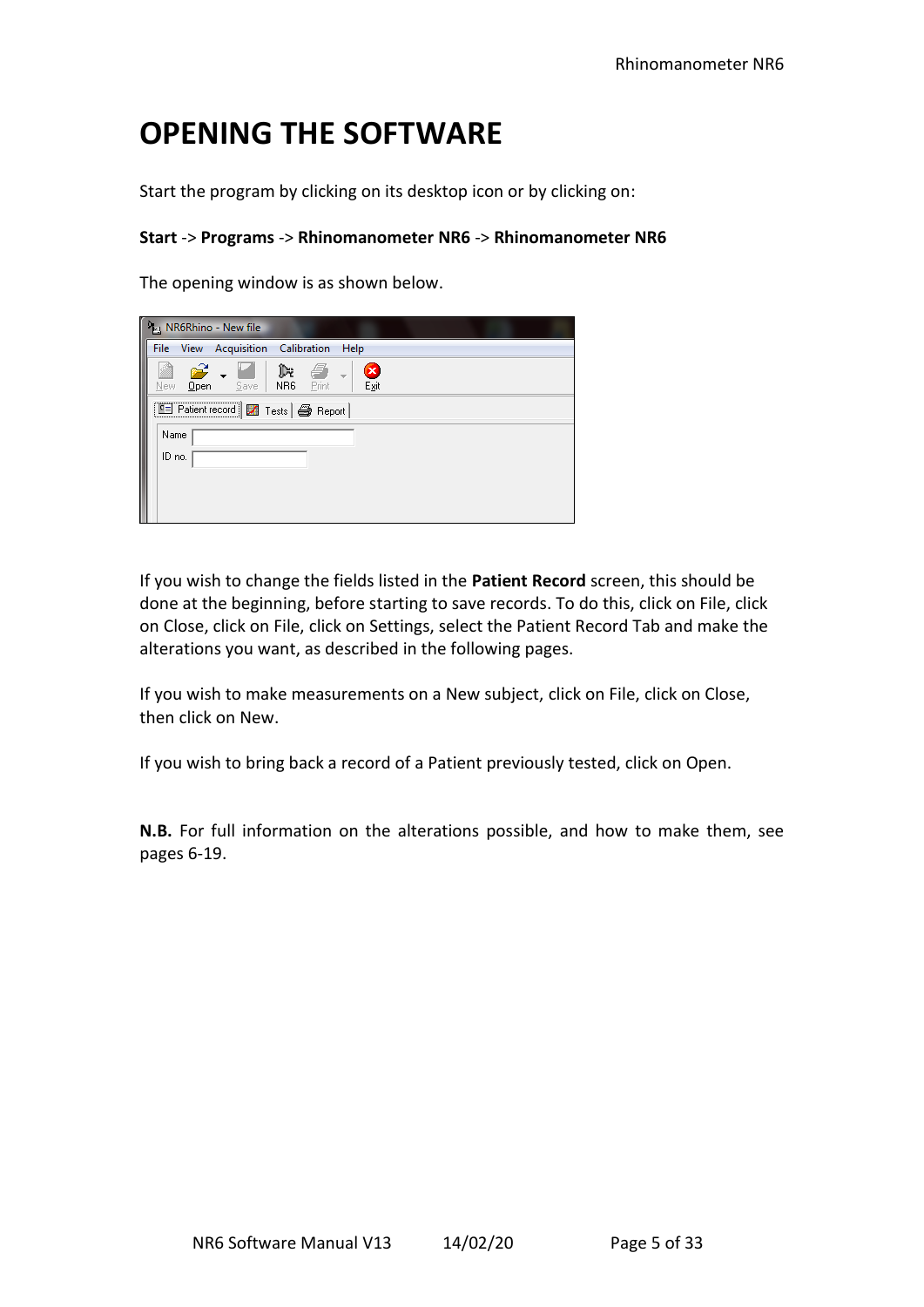### **HOW TO CONFIGURE THE SOFTWARE**

All changes are made by clicking on **File** -> **Settings**. A new window named **Settings** is then displayed which shows two main tabs, each of which contains sub tabs with user-configurable items. The two main tabs are labelled **General** and **Rhinomanometry**.

|                                                                                                                                                                                                    |                                                                                                                                                                                                                          | ø                                                                                                                                |
|----------------------------------------------------------------------------------------------------------------------------------------------------------------------------------------------------|--------------------------------------------------------------------------------------------------------------------------------------------------------------------------------------------------------------------------|----------------------------------------------------------------------------------------------------------------------------------|
| Settings                                                                                                                                                                                           |                                                                                                                                                                                                                          |                                                                                                                                  |
| ⊟- General<br>User interface<br>- Patient record<br>⊱ Styles<br><sub>≔</sub> Report<br>白 Rhinomanometry<br>— Devices<br>- Sampling<br>- Acquisition<br>— Results<br>l— Plot<br><sub>≔</sub> Report | General > User interface<br><b>Main window</b><br>Show toolbar button captions<br>Show system time in statusbar<br>Middle mouse button action<br><b>Misc</b><br>Auto size test results table<br>Localization<br>Language | ⊽<br>Rhinomanometry acquisition $\left  \bullet \right $<br>⊽<br>Auto determine<br>▼<br>Please restart to make setting effective |
|                                                                                                                                                                                                    |                                                                                                                                                                                                                          | 0K.<br>Cancel<br>Apply                                                                                                           |

### **GENERAL > USER INTERFACE TAB**

The **General** > **User interface** tab allows you to:

- Show captions on the toolbar buttons
- Show the PC system time in the status bar
- Enable the middle mouse button, or a GMI USB footswitch, to open the acquisition window and begin capture of test results.
- Make the system adjust the graphics display, following a test, to allow space for the table of results appropriate to that test.
- Make the system match the language set on the PC to any of the options supplied with the NR6 software, when possible.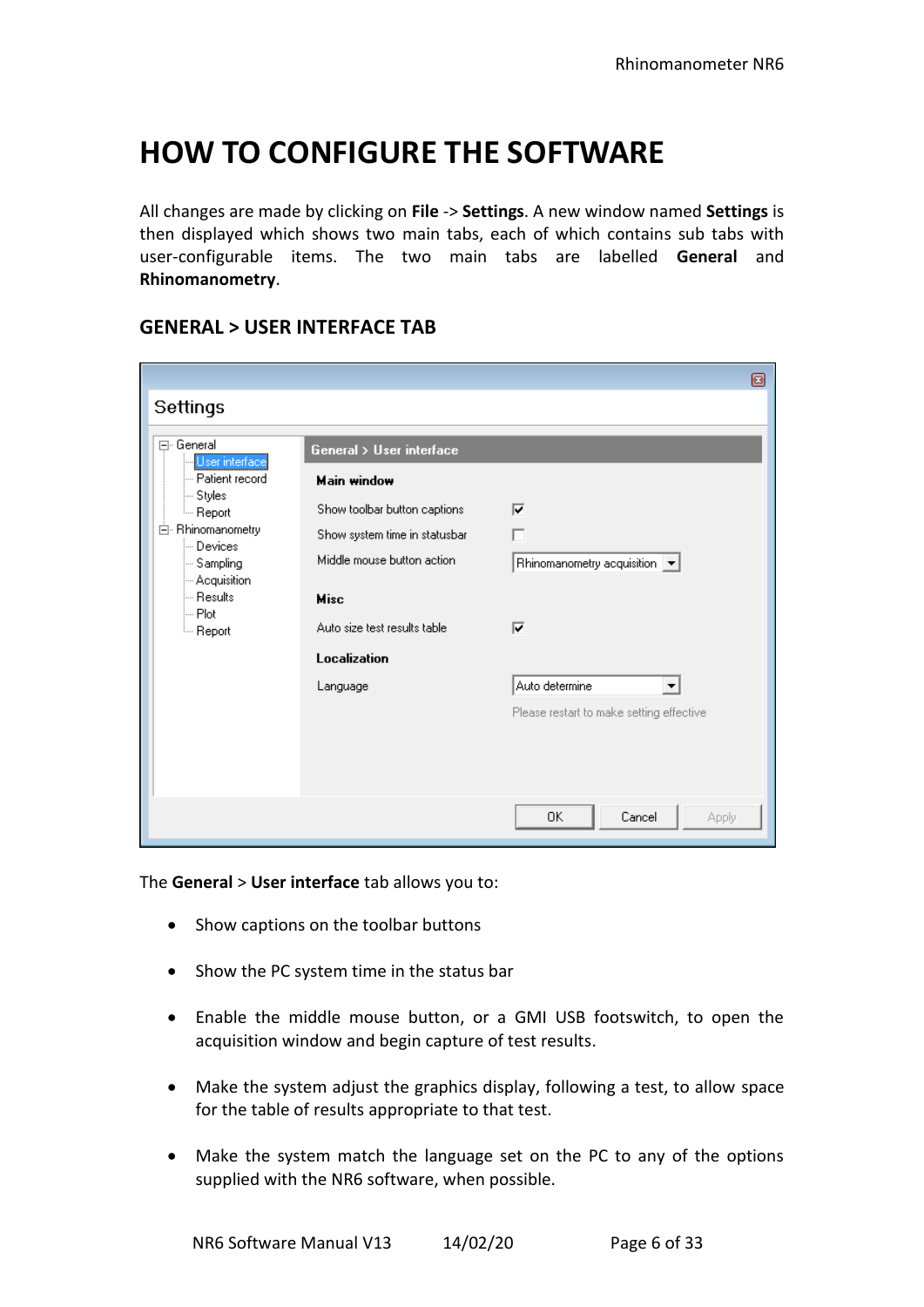### **GENERAL > PATIENT RECORD TAB**

|                                                 |                                    |                                                              | ▣                                       |
|-------------------------------------------------|------------------------------------|--------------------------------------------------------------|-----------------------------------------|
| Settings                                        |                                    |                                                              |                                         |
| 日· General<br>└─ User interface                 | <b>General &gt; Patient record</b> |                                                              |                                         |
| - Patient record                                | <b>List of fields</b>              | <b>Field properties</b>                                      |                                         |
| ⊱ Styles<br>└─ Report                           | Name<br>ID No.                     | Caption                                                      | ID No.                                  |
| 白 Rhinomanometry                                |                                    | Maximum length                                               | 15                                      |
| - Devices<br>--- Sampling                       |                                    | Input mask (format)                                          | F<br>$\cdots$                           |
| --- Acquisition                                 |                                    | Default value                                                |                                         |
| <sup>i</sup> — Resultsi<br>⊧– Plot<br>└─ Report |                                    | Hide on printouts<br>$\nabla$ Use for suggestion of filename | Position on same line as previous field |
|                                                 | Delete<br>New                      |                                                              |                                         |
|                                                 |                                    | 0K                                                           | Cancel<br>Apply                         |

The **General** > **Patient record** information window can contain many fields. You can however include as many or as few as you want, put them in any order, define what kind of data is acceptable for entry in any field and specify the size of field.

**List of Fields** is a window which shows the current "labels" already selected for inclusion. If you click on one of these it can be edited or deleted or its position moved within the group. When highlighted, the information relating to its structure is shown on the right-hand side of the window under the headings of:

**Caption** the current label selected for editing.

**Maximum length -** the number of character spaces allocated in the **Patient Information** window against that name.

**Input mask (format) -** the conditions applied to character entry in the associated **Caption** field.

In the above example **ID No.** is highlighted in the **Lists of fields** window. The label **ID No.** is shown in the **Caption** field and it can be seen that currently space is allowed for 15 characters. The applied mask is one which only allows valid filename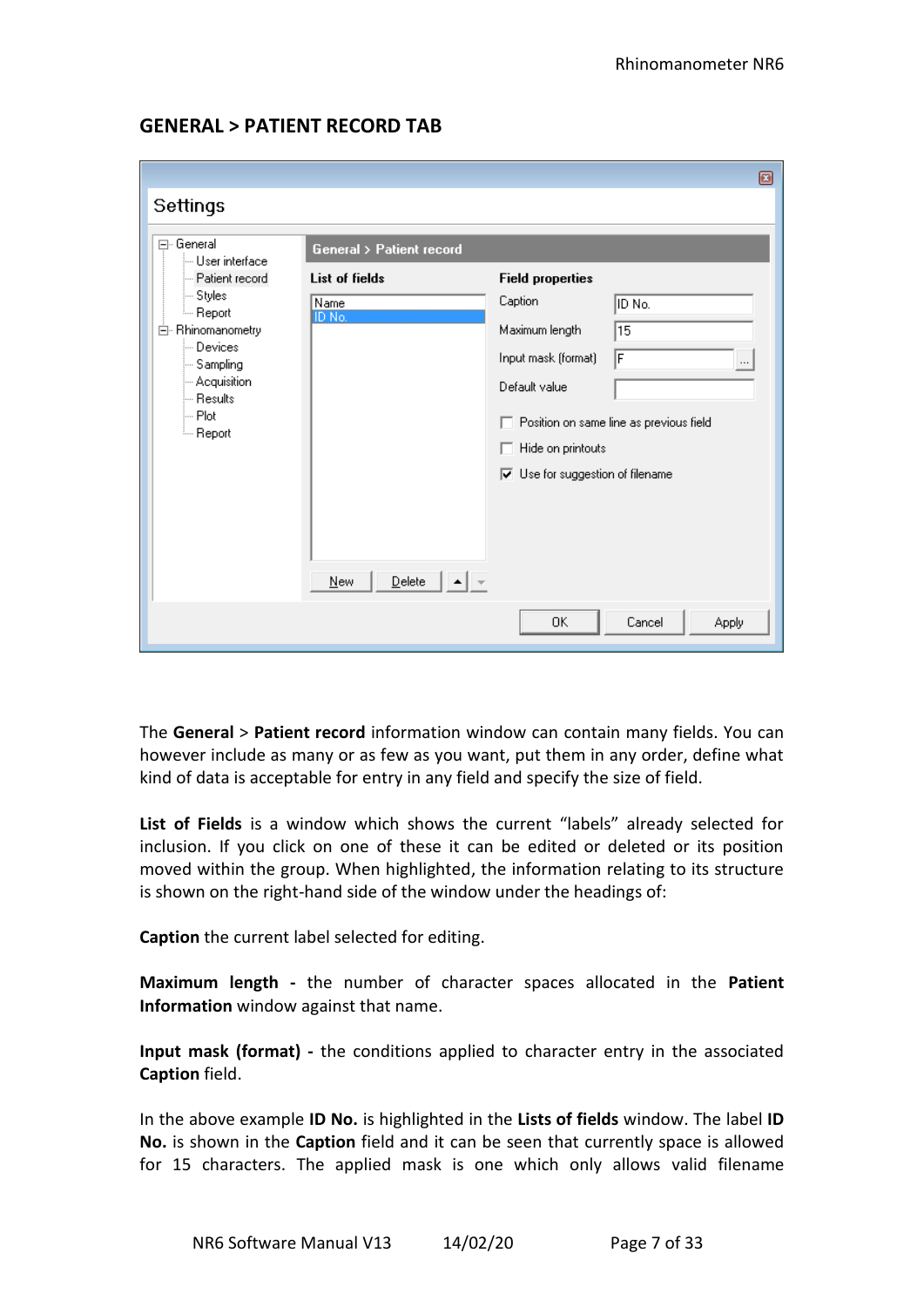characters for entry in that field, with no spaces. **Masks** can be selected or changed by clicking on the button on the extreme right of the **Input mask (format)** field.

| Input masks                                              |   |  |  |
|----------------------------------------------------------|---|--|--|
| First letter uppercase                                   |   |  |  |
| Everything in uppercase<br>Only numbers                  |   |  |  |
| Only alphabetic characters                               | Ξ |  |  |
| Only alphanumeric characters<br>Only filename characters |   |  |  |
| Phone number                                             |   |  |  |
| Mask<br>F                                                |   |  |  |
| Test                                                     |   |  |  |
| Cancel<br>ΩK                                             |   |  |  |

The **Input masks** window offers a selection of conditions you can apply, and has space below for you to **Test** the restrictions. If you wish to keep the currently selected mask, click on **OK**, and then on **Apply**.

**Default Value -** the value that will appear in this field before it is changed

If you wish to discard any field click on **Delete** while that field is highlighted**.** If you want to add a new field click **New**.

If you want to change the order in which they appear, highlight the one you want to move and then use the **Up** and **Down** arrow buttons to the right of the **Delete**  button.

You can place more than one item on a line by placing it below the item you want it lined up with and clicking on **Position on same line as previous field**.

You can also hide a field from printout by highlighting it and clicking on **Hide on printouts**.

A field can be used for the test file name by highlighting it and then clicking on **Use for suggestion of filename**.

When the software is opened it will open in a blank patient record. If you wish to add or remove any fields from the Patient record screen or make changes to them you must first close the current record by selecting **File** from the main toolbar and then selecting **Close** part way down the list. Once you have made any changes, you can then open a new patient record.

This software enhancement has been made to stop patient files being accidentally corrupted – a side-effect of changing the format of a patient record while a patient record is open.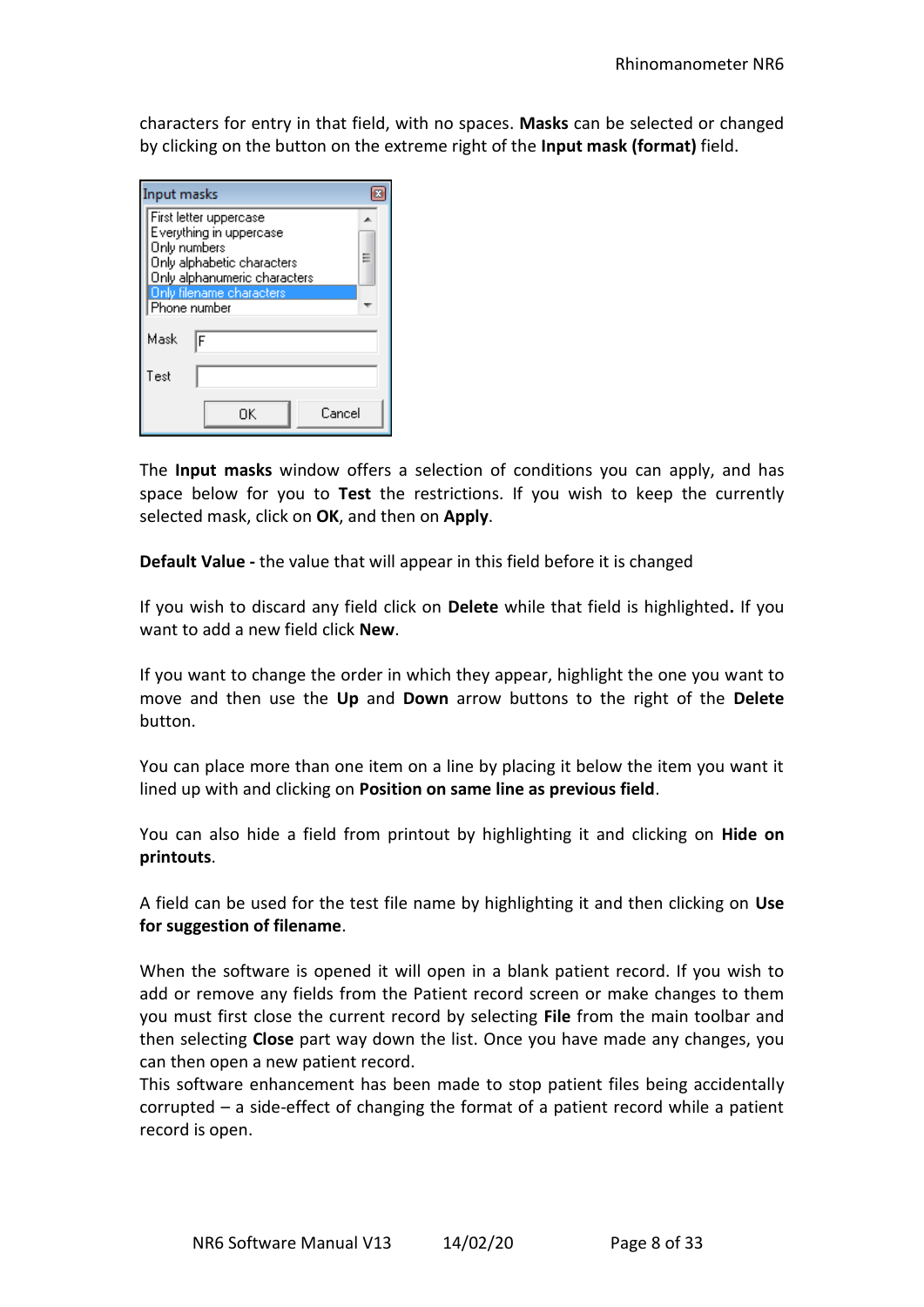### **GENERAL > STYLES TAB**

|                                                                                                                                                                                                             |                                                                                                                                                                                                                                                                 | ▣ |
|-------------------------------------------------------------------------------------------------------------------------------------------------------------------------------------------------------------|-----------------------------------------------------------------------------------------------------------------------------------------------------------------------------------------------------------------------------------------------------------------|---|
| Settings                                                                                                                                                                                                    |                                                                                                                                                                                                                                                                 |   |
| 日· General<br>└─ User interface<br>- Patient record<br>⊱ Styles<br>└ Report<br>白· Rhinomanometry<br>└─ Devices<br>- Sampling<br>- Acquisition<br><sup>i</sup> — Results<br>i--- Plot<br><sub>i</sub> Report | <b>General &gt; Styles</b><br>Application user interface (screen)<br>Target<br>▼<br><b>Plot</b> item<br>Color<br>Style<br>Item<br>۸<br>NR6 Threshold<br>E<br>Arial 10<br>Labels<br>Axis labels<br>Arial 8<br>Matrix<br>Curve 1<br>Curve <sub>2</sub><br>Curve 3 |   |
|                                                                                                                                                                                                             | Curve 4<br>Curve 5<br>Curve 6<br>Ш<br>r<br>Pen style<br>Preview<br>Color<br>Ihickness<br>Font<br>Cancel<br>0K<br>Apply                                                                                                                                          |   |

The **General** > **Styles** tab allows you to set up colours and line styles for either the screen or the printout.

**Target -** Here you can select **Application user interface (screen)** or **Report (printer)** for alteration

**Item -** Scrolling window which contains a list of the screen or printout elements whose colour, line style or font can be changed

**Colour -** Colour palate, from which you choose the colour you want applied to any element selected in the item window

**Style -** Displays the colour, line style or font currently set for the element shown in the item window

**Pen Style -** Allows you to set different types of lines for the element selected, i.e. dots, dashes, dots and dashes, solid.

**Thickness -** Allows you to apply different line thicknesses to any line drawing element selected from the item window

**Preview -** Window which lets you see the effect of a change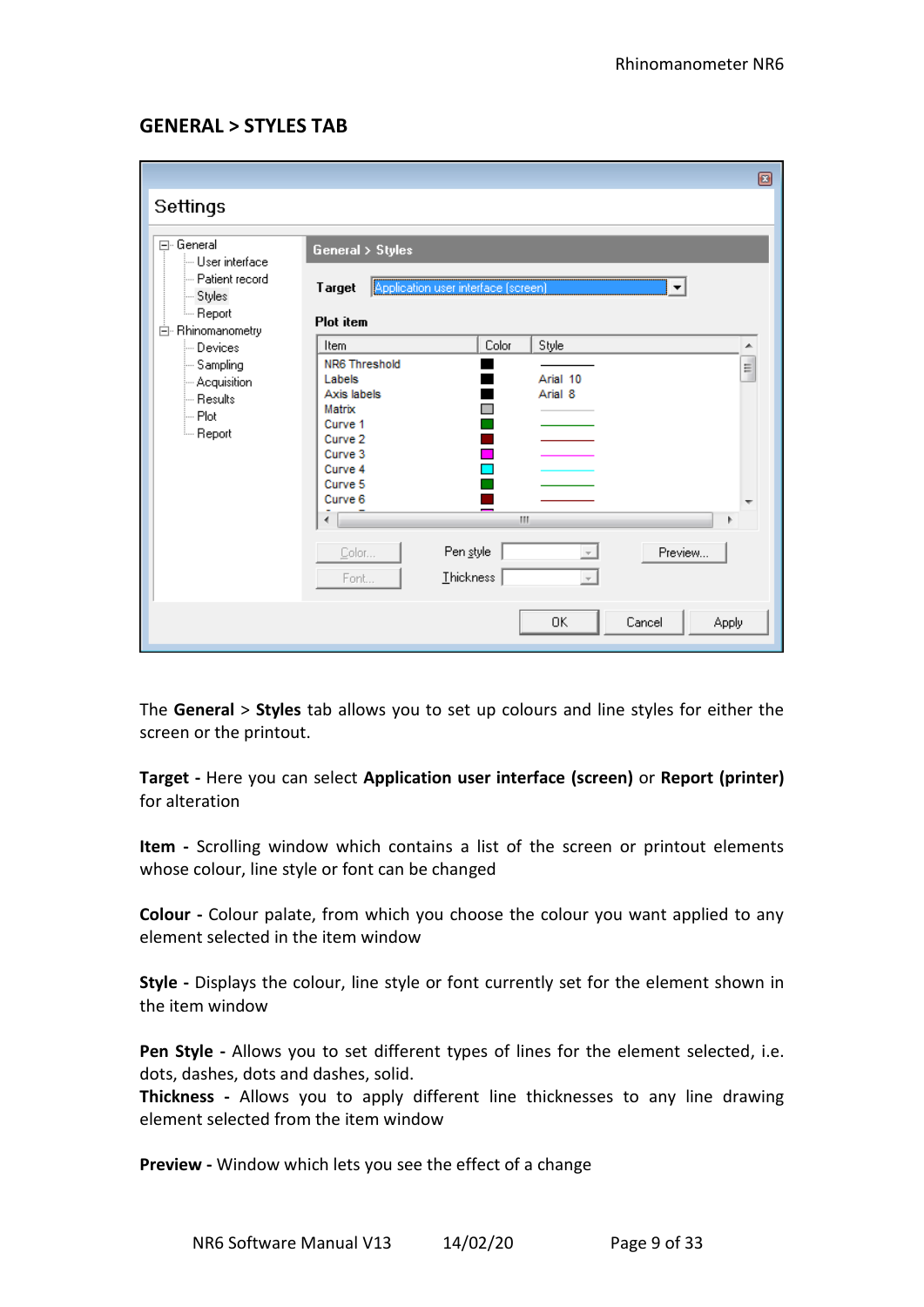To make a change to the default settings select **Application user interface (screen)** or **Report (printer)**, select an **Item** from the list, select your chosen pen **Color** and, if appropriate, **Pen style** or **Thickness.** You will immediately see the effect of that change in the **Preview** window.

If you click on **Apply** the change will be recorded and you can move to another element. If you click on **OK** instead of **Apply**, the change will be made and recorded, but you will close the **Setup** window and return to the main screen.

| Application User Interface (screen) & Report (printer) |                                                                                                                                                   |  |  |  |
|--------------------------------------------------------|---------------------------------------------------------------------------------------------------------------------------------------------------|--|--|--|
| <b>Item Name</b>                                       | <b>Item Description</b>                                                                                                                           |  |  |  |
| NR6 Threshold                                          | The lines that mark the minimum pressure magnitude required to initiate<br>capture during an NR6 test                                             |  |  |  |
| Labels                                                 | Graph annotations for the NR6                                                                                                                     |  |  |  |
| Axis Labels                                            | Numbers marking the axes on the A1 graphs                                                                                                         |  |  |  |
| Matrix                                                 | The non-zero grid lines for each graph                                                                                                            |  |  |  |
| Curve 1 - Curve 10                                     | Each of the captured curves shown on a graph at any given time                                                                                    |  |  |  |
| NR6 Acquire Pen                                        | Dot which draws the graph as the subject breathes                                                                                                 |  |  |  |
| <b>Rohrer Curve</b>                                    | Curve relating to linear and non-linear resistance (NR6)                                                                                          |  |  |  |
| Graph Border / Area                                    | Colour of graph borders and background areas                                                                                                      |  |  |  |
| Axes                                                   | Zero lines on the graphs                                                                                                                          |  |  |  |
| <b>Results Values Text</b>                             | All text in the tables                                                                                                                            |  |  |  |
| Subgraph Caption                                       | Text in the "Remarks" box in the bottom right corner of the screen                                                                                |  |  |  |
| Legend: Item Text/Box<br>Frame/ Box Background         | Colour of the frame, background within the frame and the text within the<br>frame of a legend describing the information contained within a graph |  |  |  |
| <b>Patient Record</b><br>Background                    | Background of the main screen where patient details are entered                                                                                   |  |  |  |
| Individual Base/Comp<br>P/L/R                          | Colour of the baseline and comparison curves when comparing the whole<br>nose (usually taken before and after a procedure)                        |  |  |  |
| Averaged Base/Comp<br>P/L/R                            | Colour of the baseline and comparison curves when using averaged data<br>(see Rhinomanometry Report tab, below)                                   |  |  |  |
| Flow/Pressure Base/Comp<br>P/L/R                       | Baseline and comparison graphs using NR6 results                                                                                                  |  |  |  |
| Severe Resistance                                      | Colour of appropriate markings on the 150 Pa line                                                                                                 |  |  |  |
| <b>Moderate Resistance</b>                             | Colour of appropriate markings on the 150 Pa line                                                                                                 |  |  |  |
| Mild Resistance                                        | Colour of appropriate markings on the 150 Pa line                                                                                                 |  |  |  |
| Low Resistance                                         | Colour of appropriate markings on the 150 Pa line                                                                                                 |  |  |  |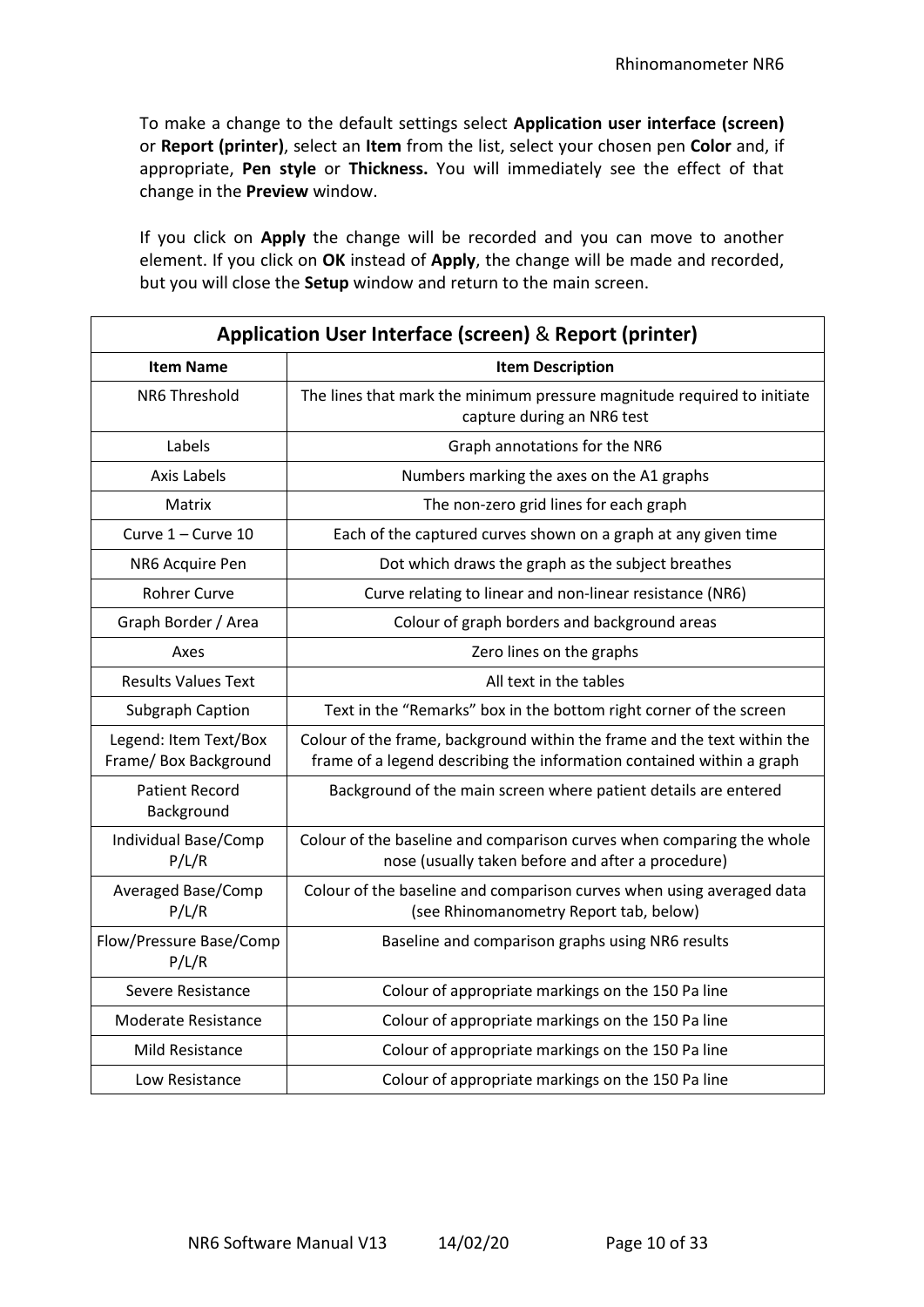### **GENERAL > REPORT TAB**

|                                                                                                                                                                                               |                                                                                                                                        | ◙ |
|-----------------------------------------------------------------------------------------------------------------------------------------------------------------------------------------------|----------------------------------------------------------------------------------------------------------------------------------------|---|
| Settings                                                                                                                                                                                      |                                                                                                                                        |   |
| ⊟-General<br>$-$ User interface<br>- Patient record<br>-- Styles<br>- Report<br>白 Rhinomanometry<br>— Devices<br>- Sampling<br>- Acquisition<br>∫— Resultsi<br>⊸ Plot<br><sup>L…</sup> Report | General > Report<br>Report header<br>Rhinomanometer NR6<br>Custom text<br>Page margins<br>5<br>Top<br>mm<br>∓<br>15<br>÷<br>Left<br>mm |   |
|                                                                                                                                                                                               | 0K<br>Cancel<br>Apply                                                                                                                  |   |

The **General** > **Report** tab allows the setting of a title which will appear on printouts and the alteration of printer margins. More detailed control of printer options is available in the normal Windows print driver dialogue box.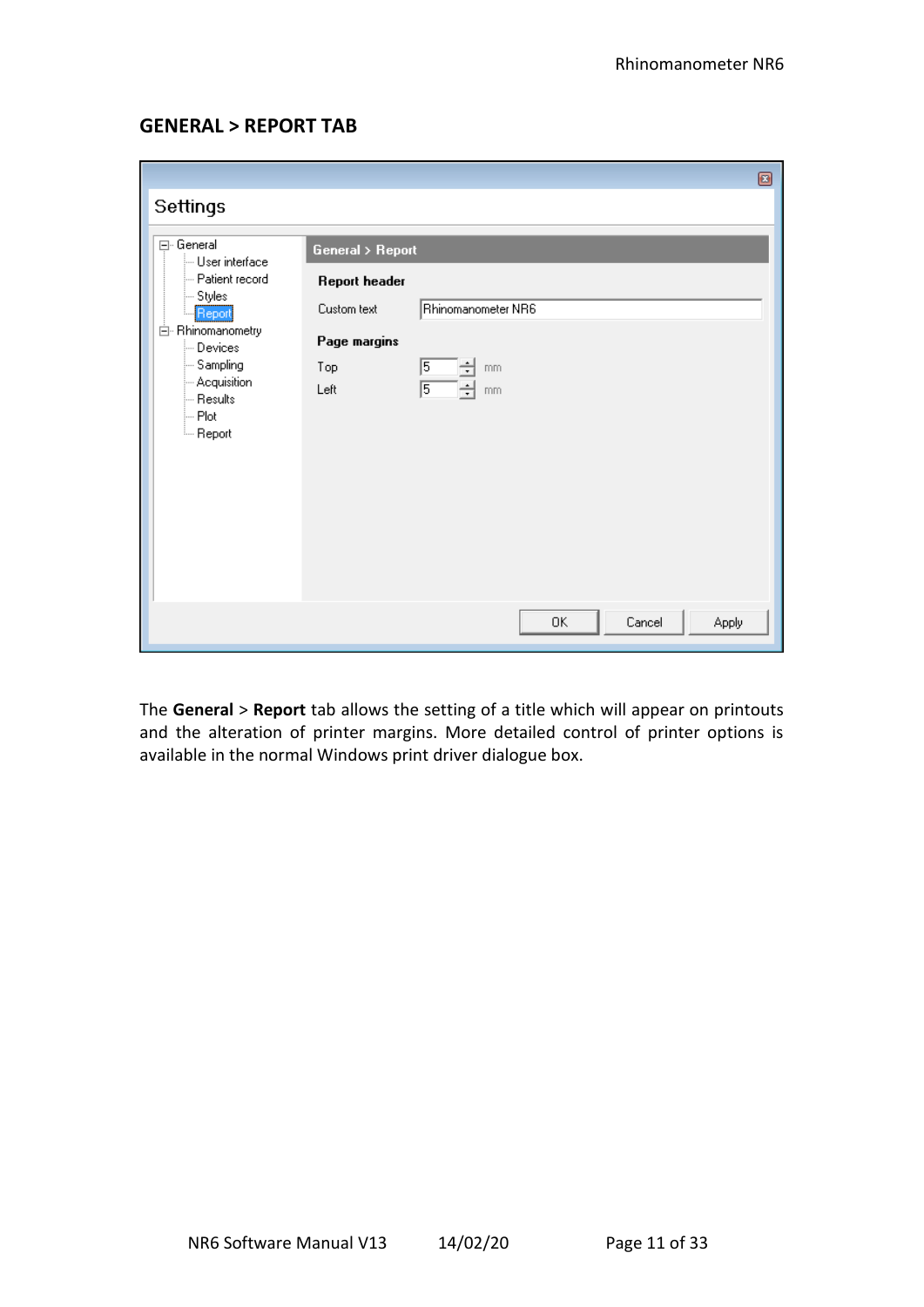### **RHINOMANOMETRY > DEVICES TAB**

|                                                                                                                                                                                                           |                                                                                                                                                         | 同 |
|-----------------------------------------------------------------------------------------------------------------------------------------------------------------------------------------------------------|---------------------------------------------------------------------------------------------------------------------------------------------------------|---|
| Settings                                                                                                                                                                                                  |                                                                                                                                                         |   |
| 日· General<br>$-$ User interface<br>- Patient record<br> -- Styles<br><sup>L…</sup> Report<br>白 Rhinomanometry<br>Devices<br>- Sampling<br>--- Acquisition<br>— Results<br>!… Plot<br><sub>i</sub> Report | Rhinomanometry > Devices<br><b>Acquisition devices</b><br>Index<br>Name<br>$\mathbf 0$<br>NR6 Rhinomanometer<br>Configure<br>Calibrate<br>Add<br>Remove |   |
|                                                                                                                                                                                                           | 0K<br>Cancel<br>Apply                                                                                                                                   |   |

The **Rhinomanometry** > **Devices** screen shown above displays the USB device number assigned to the instrument. If you then click on the device (NR6 Rhinomanometer) the buttons at the bottom of the window become active.

|                                                                                                                                                                                                                                                                                                                                                                                                                                                                                                                                                                                                                                                           |                                                                                                                                               | ▣ |
|-----------------------------------------------------------------------------------------------------------------------------------------------------------------------------------------------------------------------------------------------------------------------------------------------------------------------------------------------------------------------------------------------------------------------------------------------------------------------------------------------------------------------------------------------------------------------------------------------------------------------------------------------------------|-----------------------------------------------------------------------------------------------------------------------------------------------|---|
| Settings                                                                                                                                                                                                                                                                                                                                                                                                                                                                                                                                                                                                                                                  |                                                                                                                                               |   |
| 日· General<br>$\mathrel{\mathop{\rule{0pt}{0.5ex}\hbox{--}}\mathrel{\mathop{\rule{0pt}{0.5ex}}\hbox{--}}\mathrel{\mathop{\rule{0pt}{0.5ex}\hbox{--}}\mathrel{\mathop{\rule{0pt}{0.5ex}}\hbox{--}}\mathrel{\mathop{\rule{0pt}{0.5ex}\hbox{--}}\mathrel{\mathop{\rule{0pt}{0.5ex}}\hbox{--}}\mathrel{\mathop{\rule{0pt}{0.5ex}\hbox{--}}\mathrel{\mathop{\rule{0pt}{0.5ex}}\hbox{--}}\mathrel{\mathop{\rule{0pt}{0.5ex}\hbox{--}}\mathrel{\mathop{\rule{0pt}{0.5ex}}\$<br>- Patient record<br>∣— Styles<br><sup>i</sup> Report<br>白 Rhinomanometry<br>Devices<br>- Sampling<br>--- Acquisition<br><sup>i</sup> — Resultsi<br>i… Plot<br><sub>i</sub> Report | Rhinomanometry > Devices<br><b>Acquisition devices</b><br>Name<br>Index<br>NR6 Rhinomanometer<br>Ю<br>Configure<br>Calibrate<br>Add<br>Remove |   |
|                                                                                                                                                                                                                                                                                                                                                                                                                                                                                                                                                                                                                                                           | OK.<br>Cancel<br>Apply                                                                                                                        |   |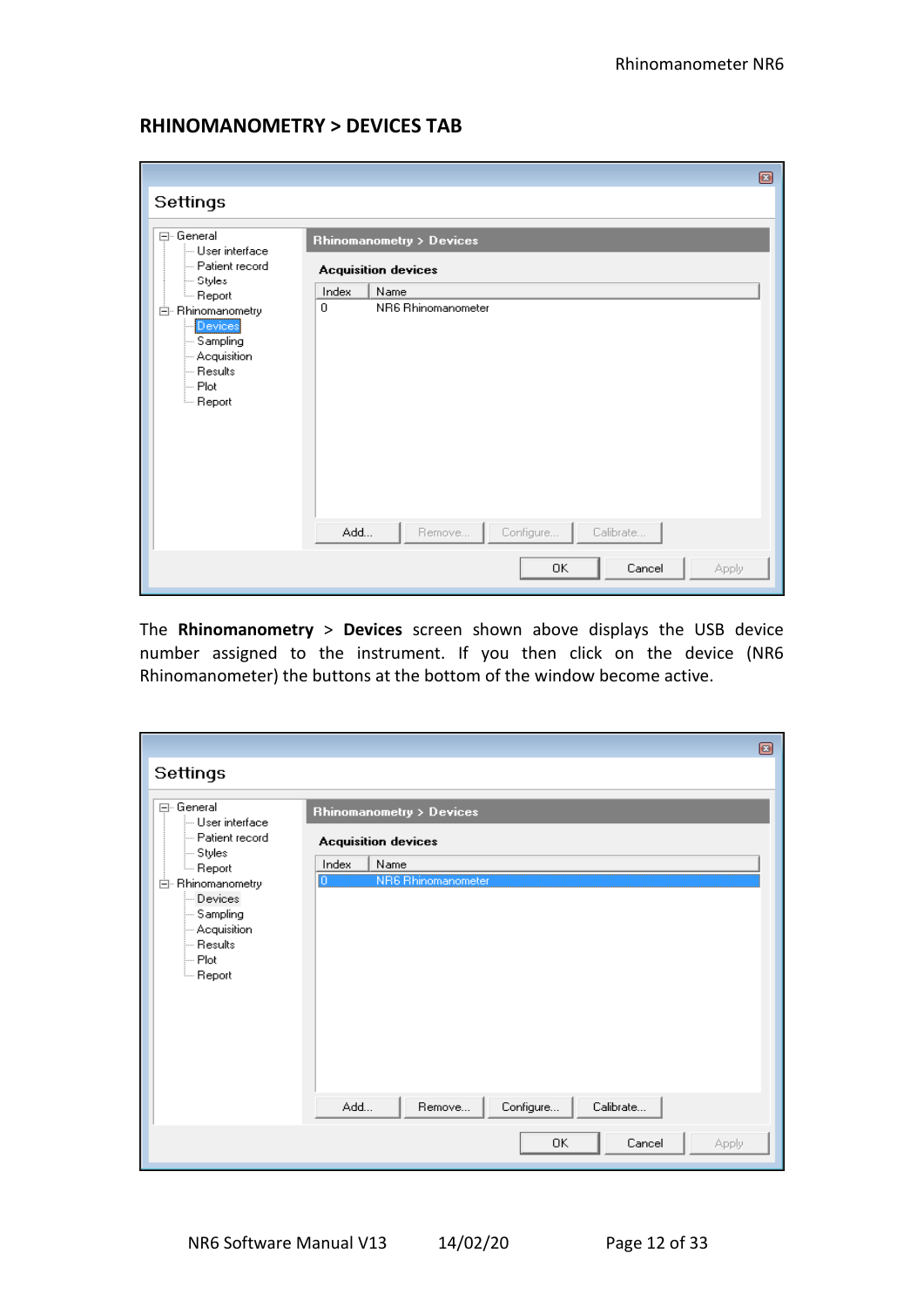If you click on **Configure,** you will see:

the interface type (**USB-201**), Board number [0], the channels used for the flow transducer (1) and pressure transducer (2), and the gain setting which has been selected (**+/- 10 Volts**).

Also displayed are the flow and pressure limits (1600 units for each).

**N.B.** These are all default settings and should not be changed.

|                    | $\overline{\mathbf{z}}$                                         |
|--------------------|-----------------------------------------------------------------|
| Configure device   |                                                                 |
| NR6 Rhinomanometer |                                                                 |
| Flow input         | Channel 1 @ USB-201 [0]<br><b>INSTACAL</b><br><u>± 10 Volts</u> |
| Pressure input     | Channel 2 @ USB-201 [0]                                         |
| Serial number      | $± 10$ Volts                                                    |
| Flow limit         | 1600<br>cc/s                                                    |
| Pressure limit     | 1600<br>Pa                                                      |
| Defaults           | <br>Cancel<br>                                                  |

If you click on **Calibrate,** digital meters displaying the current flow and pressure signals will show.

If you have known sources of flow and pressure to apply to the NR6 and compare with the meter readings this will allow you to check the calibration, as explained in the maintenance section of the user manual.

Viewing this screen allows you to check the calibration, it does not alter the calibration in any way.

| Calibration           |                    |                                   |
|-----------------------|--------------------|-----------------------------------|
|                       | NB6 Bhinomanometer |                                   |
| Pressure<br>$-800$    | Pa<br>800          | $\overline{\phantom{a}}$ Absolute |
| Flow<br>$-800$        | cc/s<br>800        | Absolute                          |
| Calibration interval: | 635<br>.           | ms                                |
| ⊘ Zero                | OK                 | Cancel                            |

The **Add** and **Remove** buttons allow the interface to be changed if, for instance, you have an NV1 Rhinospirometer, which you want to install on the same PC. Each interface will be assigned a different number by InstaCal, and since the default setting for both instruments is board 0, one or other must be changed in the software to allow both to work. There is normally no need to alter these settings.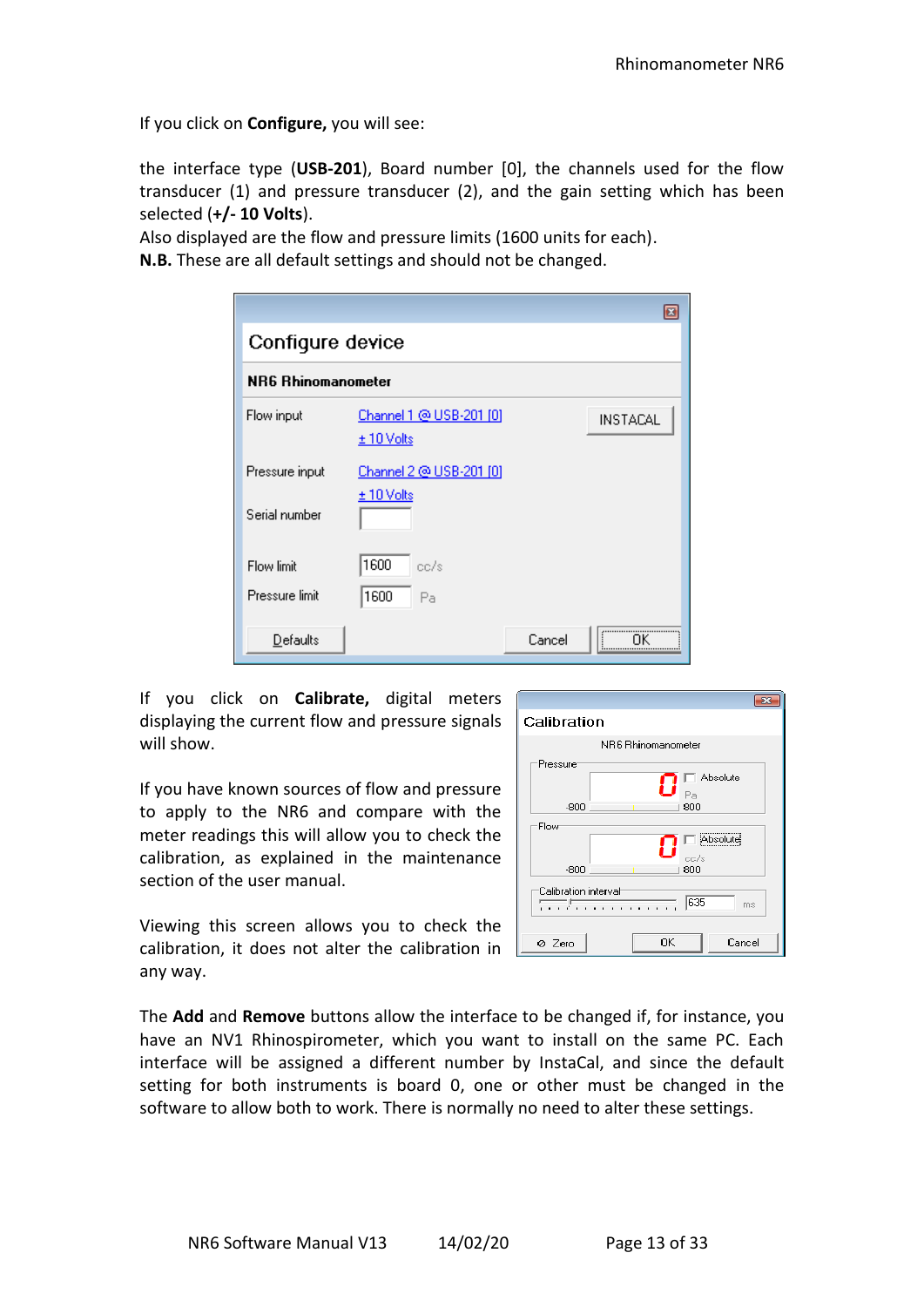|                                 |                            | ◙                     |
|---------------------------------|----------------------------|-----------------------|
| Settings                        |                            |                       |
| ⊟- General<br>└─ User interface | Rhinomanometry > Sampling  |                       |
| -- Patient record               | <b>Classic</b>             |                       |
| ⊱ Styles<br><sup>i</sup> Report | Flow threshold             | 30<br>cc/s            |
| 白 Rhinomanometry<br>Devices     | Pressure threshold         | $\overline{30}$<br>Pa |
| Sampling                        | Flow difference            | 30<br>cc/s            |
| Acquisition<br><b>Results</b>   | Pressure difference        | 30<br>Pa              |
| ⊸ Plot                          | <b>Four Phase</b>          |                       |
| <sub>…</sub> Report             | Sampling frequency         | ┥<br>100              |
|                                 | Minimal respiration length | 0.5<br>$\mathbb S$    |
|                                 |                            |                       |
|                                 |                            |                       |
|                                 |                            |                       |
|                                 |                            |                       |
|                                 |                            | Cancel                |
|                                 |                            | <b>Apply</b><br>0K    |

### **RHINOMANOMETRY > SAMPLING TAB**

These settings relate to data sampling and should not normally be altered.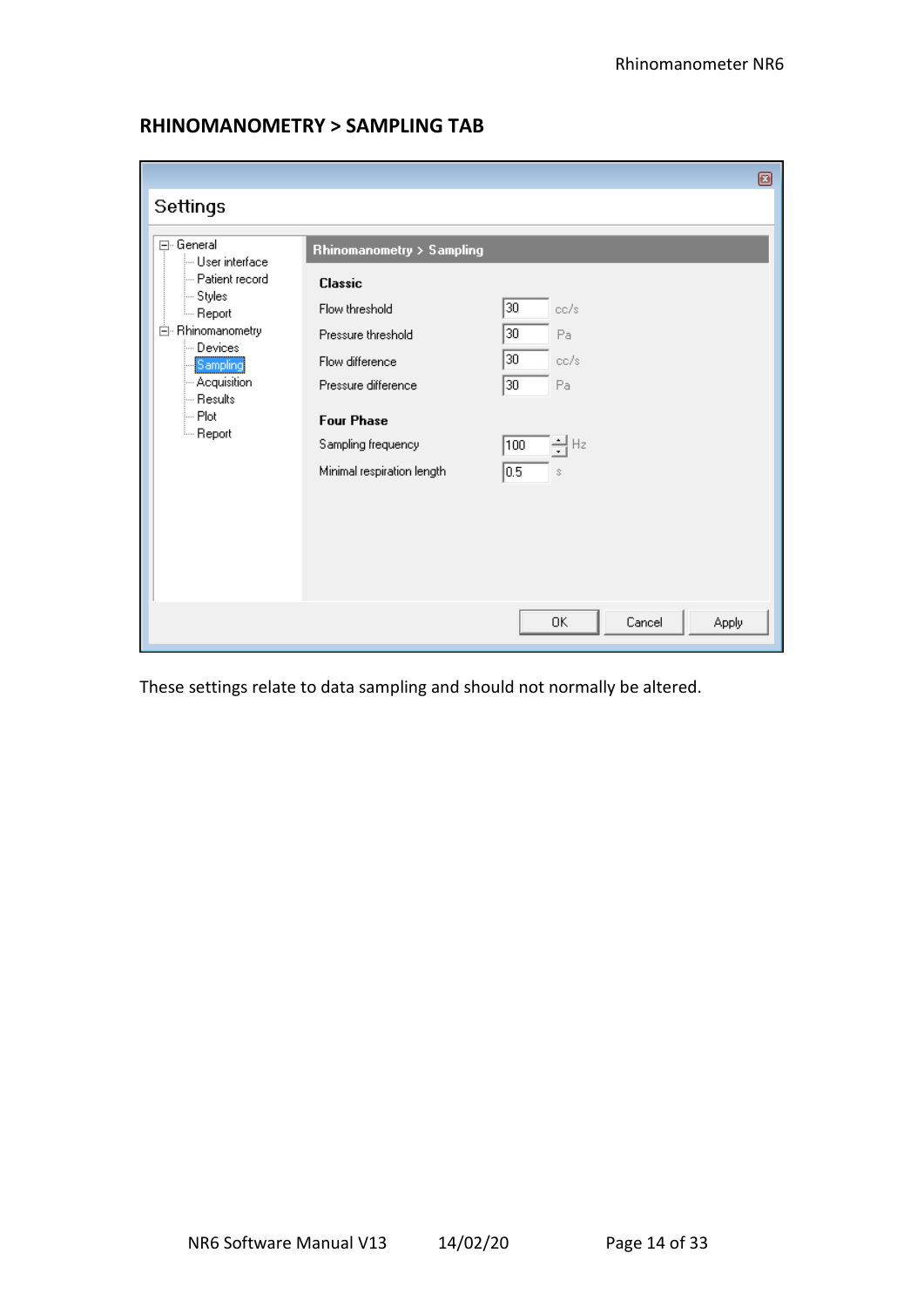|                                 |                                                    | ▣                            |
|---------------------------------|----------------------------------------------------|------------------------------|
| Settings                        |                                                    |                              |
| ⊟- General<br>└─ User interface | Rhinomanometry > Acquisition                       |                              |
| --- Patient record              | <b>Test defaults</b>                               |                              |
| ⊱ Styles<br><sub>i</sub> Report | Recording mode                                     | Classic                      |
| Rhinomanometry<br>F)            | Reference                                          | Standard 150 Pa              |
| — Devices<br>--- Sampling       | Side                                               | <b>Anterior Left</b><br>▼    |
| Acquisition                     | Number of respirations                             | 4                            |
| i— Results<br>l— Plot           | <b>Display</b>                                     |                              |
| <sub>≔</sub> Report             | Update frequency                                   | 25<br>Hz                     |
|                                 | Buffer length                                      | 2<br>$\mathbb S$             |
|                                 | Show signal marker                                 | ⊽                            |
|                                 | Anterior recording<br>Auto switch to opposite side | Ask                          |
|                                 | Automatically create L/R test                      | ⊽                            |
|                                 |                                                    |                              |
|                                 |                                                    |                              |
|                                 |                                                    | 0K<br>Cancel<br><b>Apply</b> |

### **RHINOMANOMETRY > ACQUISITION TAB**

The **Rhinomanometry** > **Acquisition** tab contains the default settings for:

**Recording mode** - Where you can elect to use **Classic** Rhinomanometry or **Four Phase** rhinomanometry.

**Reference** - Defines whether you will be offered a **Broms** or **Standard** fixed-point resistance test. You can always change at the time of testing but this facility allows a standard protocol to be offered.

**Side** - Gives the option of Posterior or Anterior Right or Anterior Left testing as the default test starting point.

**Number of Respirations** - Allows you to set the number of breathing cycles required to complete a test - the default is four breathing cycles.

**Update frequency** - Affects the rate at which the screen displays are updated without affecting the acquisition rate.

**Buffer length** - Specifies how many seconds of pressure/flow meter samples are retained.

**Show Signal Marker** - Allows you to switch on or off the circle which surrounds the **Acquisition Spot** during an acquisition.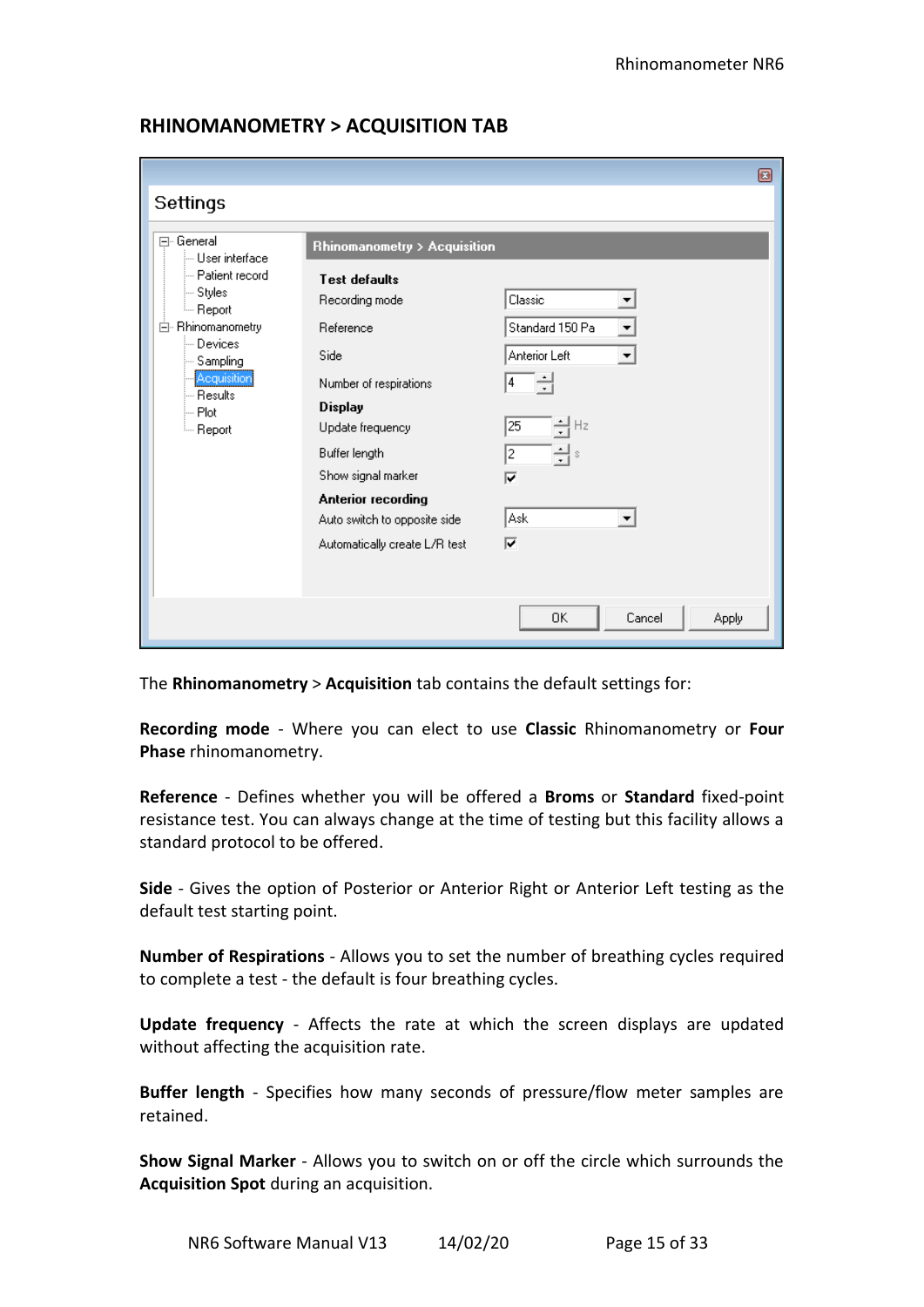#### **Auto switch to opposite side**

**Ask** - Having performed a measurement on one side ask if you want to measure the other side.

**Always** - Having performed a measurement on one side, set up the acquisition screen to measure the other side.

**Never** - Having performed a measurement on one side, close the acquisition window.

**Automatically create L/R test** - When using Anterior Rhinomanometry, having performed left and then right-side tests, if this box is ticked a new combined Left/Right test result will be added to the test list for the subject.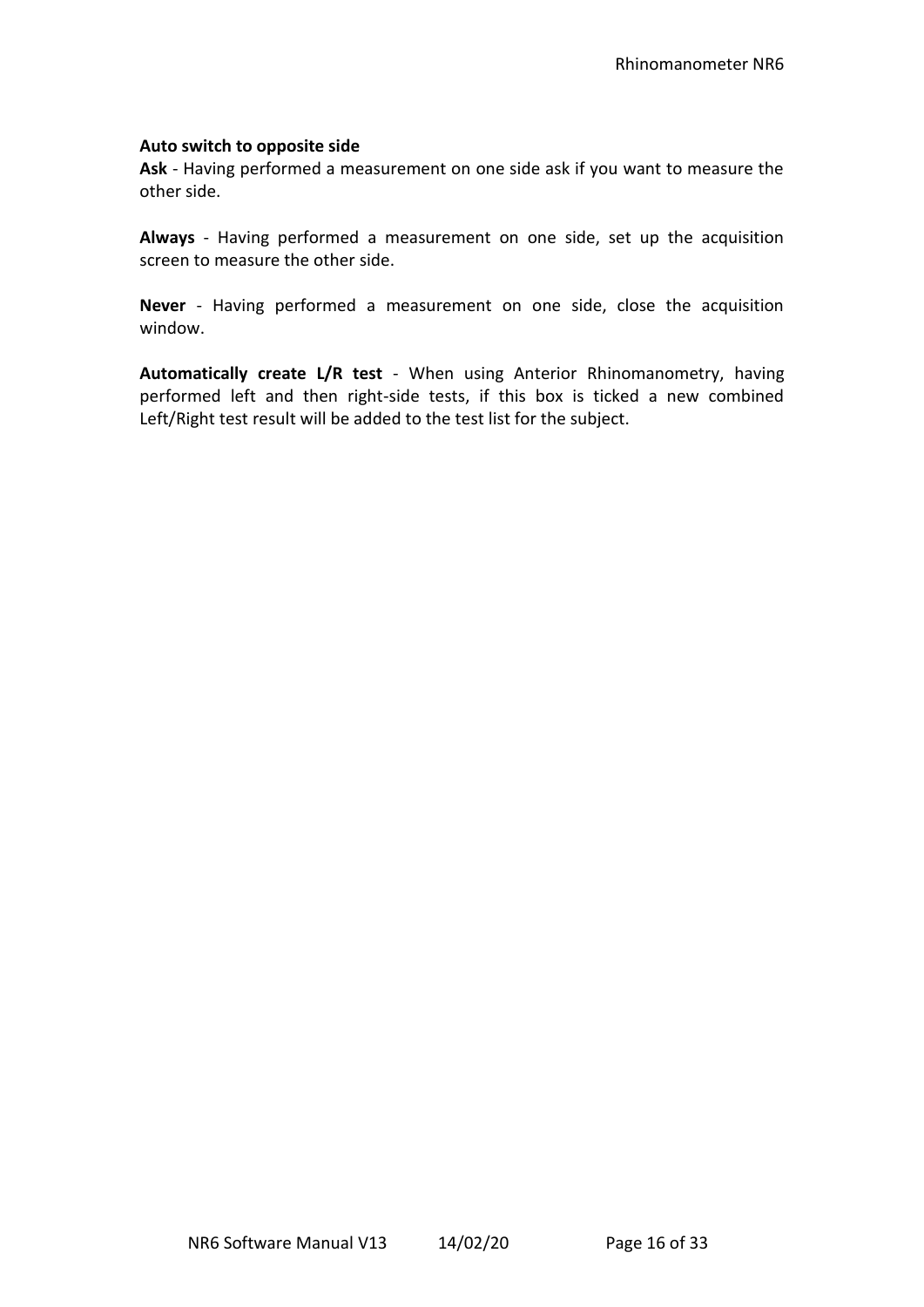### **RHINOMANOMETRY > RESULTS TAB**

|                                                                                                                                                                                                                                                     |                                                                                                 | ▣ |
|-----------------------------------------------------------------------------------------------------------------------------------------------------------------------------------------------------------------------------------------------------|-------------------------------------------------------------------------------------------------|---|
| Settings                                                                                                                                                                                                                                            |                                                                                                 |   |
| ⊟-General<br>lin User interface<br>- Patient record<br>$\sim$ Styles<br><sup>L…</sup> Report<br>白 Rhinomanometry<br>Devices<br>- Sampling<br>$-$ Acquisition<br>$\mathrel{\mathop{\longleftarrow}}$ Results<br>$\vdash$ Plot<br><sup>i</sup> Report | Rhinomanometry > Results<br><b>Miscellaneous</b><br>Show angles for tests using Broms reference |   |
|                                                                                                                                                                                                                                                     | Cancel<br>0K<br>Apply                                                                           |   |

If a **Broms** test is to be done, the angles, with reference to the horizontal axis can be shown in the results table when this box is ticked.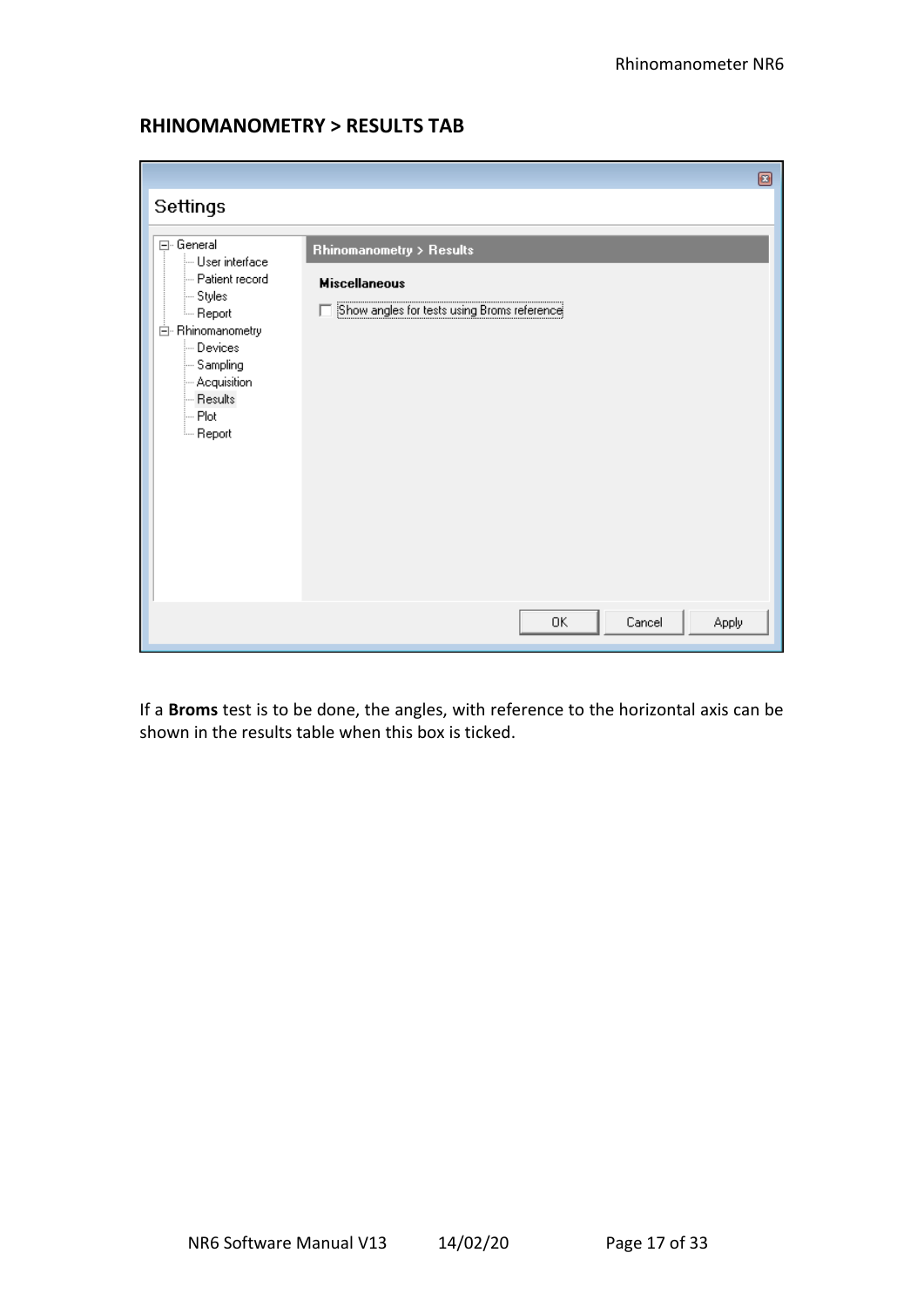### **RHINOMANOMETRY > PLOT TAB**

|                                                                                                                                                                                               | ▣                                                                                                                                                                                        |
|-----------------------------------------------------------------------------------------------------------------------------------------------------------------------------------------------|------------------------------------------------------------------------------------------------------------------------------------------------------------------------------------------|
| Settings                                                                                                                                                                                      |                                                                                                                                                                                          |
| ⊟- General<br>└─ User interface<br>- Patient record<br>- Styles<br><sup>i…</sup> Report<br>白 Rhinomanometry<br>— Devices<br>- Sampling<br>--- Acquisition<br>--- Results<br>Plot<br>└─ Report | Rhinomanometry > Plot<br>Range<br>800<br>Flow<br>cc/s<br>Pressure<br>800<br>Pa<br><b>Miscellaneous</b><br>Show Rohrer curve when applicable<br>п<br>Force square pressure-flow plot<br>п |
|                                                                                                                                                                                               | Cancel<br>0K<br>Apply                                                                                                                                                                    |

**Range -** The Flow and Pressure scales can be lowered if a smaller range is required; the default for both is 800 units. Normally, both parameters should be set to the same value.

**Miscellaneous -** Tick boxes are provided to display the Rohrer curve if selected and to maintain the display of the **pressure-flow** plot in a square (equal dimension) format.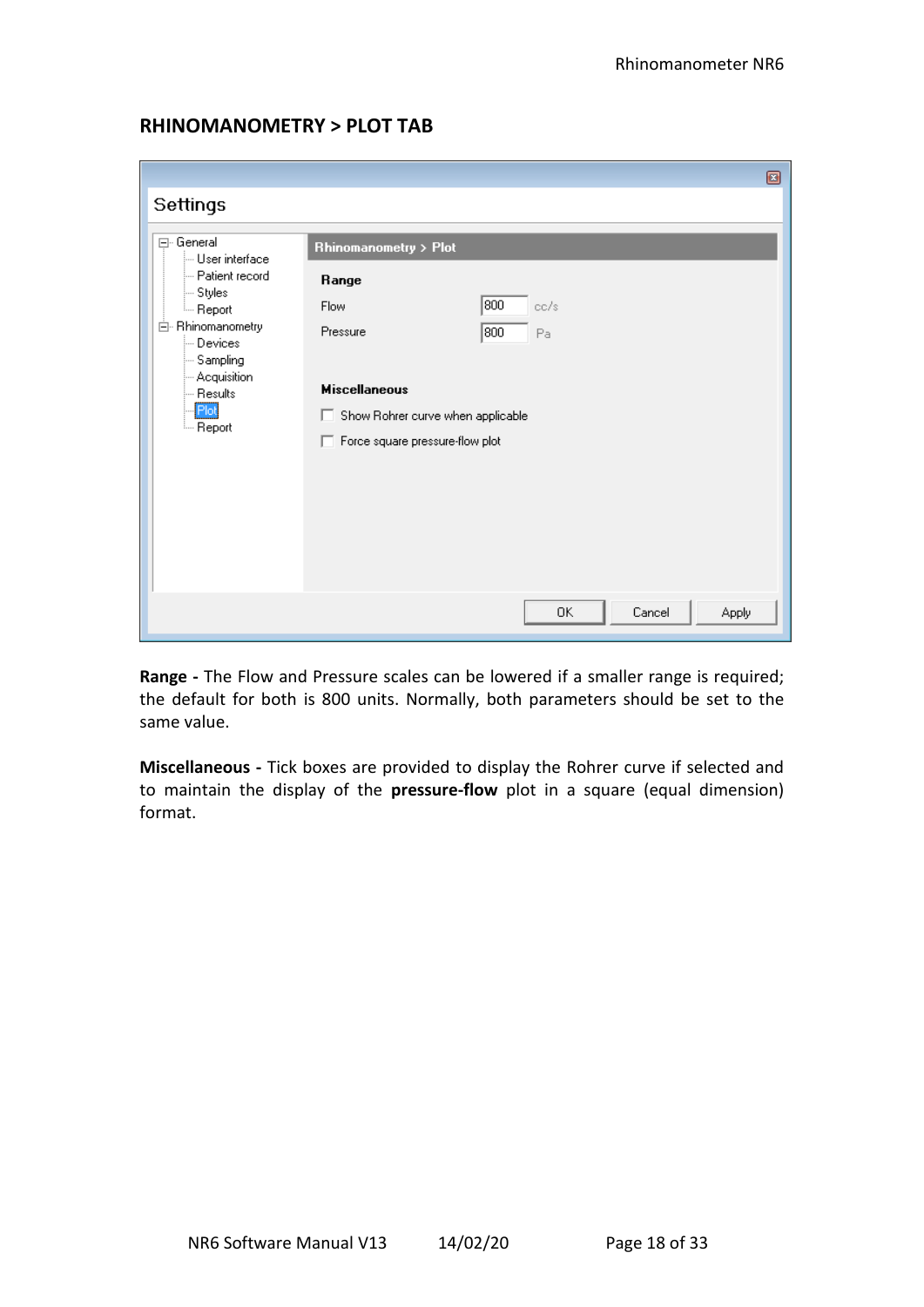### **RHINOMANOMETRY > REPORT TAB**

|                                                                                                                 |                                                              |                                          | $\mathbf{z}$                                  |
|-----------------------------------------------------------------------------------------------------------------|--------------------------------------------------------------|------------------------------------------|-----------------------------------------------|
| Settings                                                                                                        |                                                              |                                          |                                               |
| 日· General<br>└─ User interface                                                                                 | Rhinomanometry > Report                                      |                                          |                                               |
| - Patient record<br>├- Styles<br><sub>i</sub> Report<br>Rhinomanometry<br>F-<br>⊟ Devices                       | <b>Secondary results</b><br>Single test<br>Left / Right test | Classic<br>None<br>▼<br>Diagnostic<br>▾╎ | Four phase<br>Classic<br>▼<br>Diagnostic<br>▾ |
| — Sampling<br>- Acquisition<br>i— Results.<br>-- Plot                                                           | Comparison tests                                             | None<br>$\blacktriangledown$             | Classic<br>▾                                  |
| - Report                                                                                                        | Plot averaged curve                                          | Classic                                  | Four phase                                    |
| 白· Acoustic                                                                                                     | Single test                                                  |                                          | ┍                                             |
| └─ Devices<br>$-$ Acquisition                                                                                   | L/R comparison test                                          | ⊽                                        | ⊽                                             |
| - Acquisition (adv)<br>$\mathrel{\mathop{\longleftarrow}}$ Results.<br>i--- Plot<br><sup>i</sup> Reference data | Other comparison tests                                       | ⊽                                        | ⊽                                             |
|                                                                                                                 |                                                              | 0K                                       | Cancel<br>Apply                               |

#### **Secondary results**

A number of formatting options exist when you come to generating a printed report, and these can be set here for both standard and enhanced (four phase) tests.

#### **Graph options**

Most test results are generated by averaging a number of breathing cycles. If this box is ticked, an average of whatever number of cycles have been measured is generated and displayed on the printout.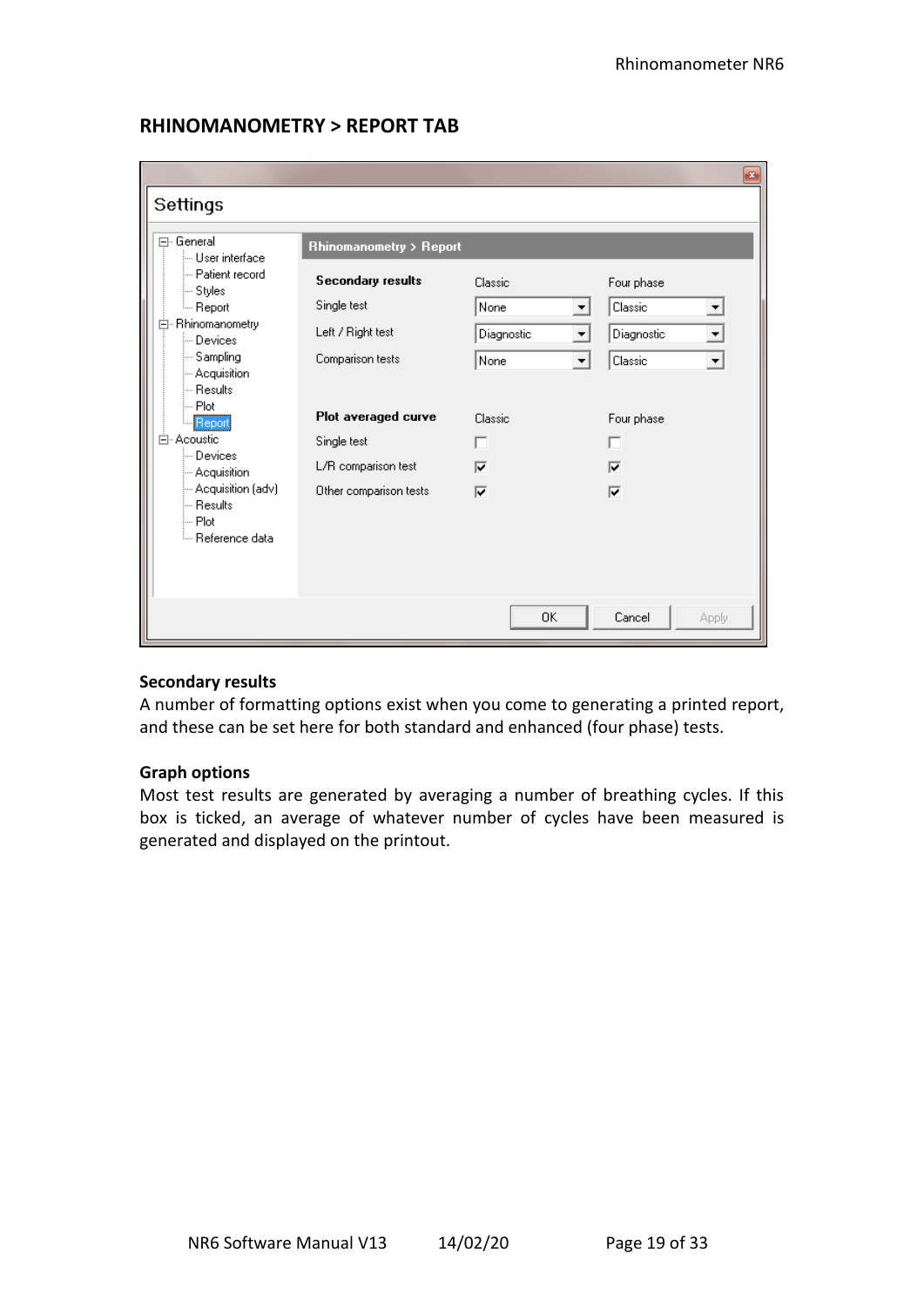### **STARTING A TEST**

#### **TO PREPARE FOR MEASUREMENTS ON A NEW SUBJECT**

- 1. All current patient information and test results are cleared when the program is started or if having performed other measurements, you click on the **New** button.
- 2. In either event the cursor is set to the first field in the **Patient record** window.
- 3. You can then enter all patient details. Pressing the tab key after entering information in each field will take the cursor to the next one.

|                    | 4. To start the Acquisition procedure, click on the NR6 icon.                                                            |                                                                |
|--------------------|--------------------------------------------------------------------------------------------------------------------------|----------------------------------------------------------------|
|                    |                                                                                                                          | The NR6 icon<br>which is used to<br>call the acquire<br>screen |
| <b>New Patient</b> | <b>E</b> NR6Rhino - New file                                                                                             | $\Box$ e $x$                                                   |
| Button             | File View Acquisition Calibration                                                                                        |                                                                |
|                    | يجے<br>$\frac{1}{\mathsf{E}\mathsf{g}\mathsf{it}}$<br>$\frac{D}{NRS}$<br>$Q_{\text{pen}}$<br>Save<br>Print<br><b>New</b> | <b>INSTRUMENTS</b><br><b>GM</b>                                |
|                    | Fill Patient record   7 Tests   4 Report                                                                                 |                                                                |
|                    | Name                                                                                                                     |                                                                |
| Patient details    |                                                                                                                          |                                                                |
| entry fields       | City<br>Hospital                                                                                                         |                                                                |
|                    | Test                                                                                                                     |                                                                |
|                    | ID no.                                                                                                                   |                                                                |
|                    |                                                                                                                          |                                                                |
|                    |                                                                                                                          |                                                                |
|                    |                                                                                                                          |                                                                |
|                    |                                                                                                                          |                                                                |
|                    |                                                                                                                          |                                                                |
|                    |                                                                                                                          |                                                                |
|                    |                                                                                                                          |                                                                |
|                    |                                                                                                                          |                                                                |
|                    |                                                                                                                          |                                                                |
|                    |                                                                                                                          |                                                                |
|                    |                                                                                                                          |                                                                |
|                    |                                                                                                                          |                                                                |
|                    |                                                                                                                          |                                                                |
|                    |                                                                                                                          |                                                                |
|                    | $H$ start<br>$\Rightarrow$ USB20FD (E:)<br>Rhinomanometer NR6                                                            | $EN(3)$ & $R$ $R$ $T$ 16:07                                    |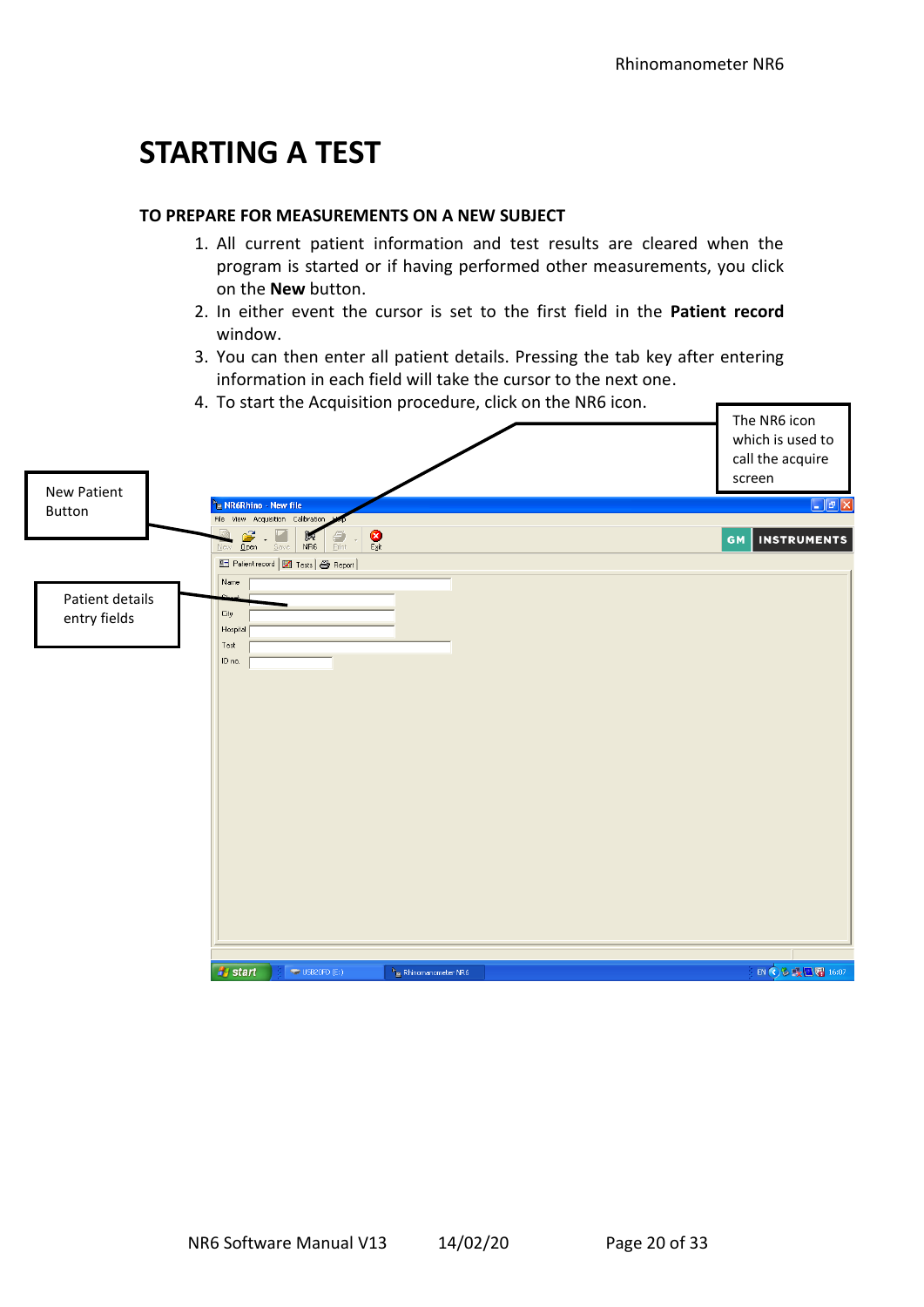#### **TO PREPARE FOR MEASUREMENTS ON A REPEAT SUBJECT**

1) Click on the button marked Open and then, using the dialog box offered, go to the folder in which you store your results and select the file you want to open.

2) You can check the details in the Patient Information tab to confirm that you have the correct subject. Clicking on the Results tab will show you all previous test dates and results for that patient.

| <b>Open</b><br>Look in:                                               | NR6rhino                                                                                                                                                                                                         |                                      | $\overline{\phantom{a}}$ | 白普丽<br>$\leftarrow$ | 28             | Open previous<br>results dialog box |
|-----------------------------------------------------------------------|------------------------------------------------------------------------------------------------------------------------------------------------------------------------------------------------------------------|--------------------------------------|--------------------------|---------------------|----------------|-------------------------------------|
| My Recent<br>Documents<br>в<br>Desktop<br>My Documents<br>My Computer | Eric Greig.RHD<br>Mon.RHD<br>Sanitised.RHD<br>B.<br>test2.RHD<br>test3.RHD<br>test24.RHD<br>Testing File.RHD<br>thursday.RHD<br>wed2.RHD<br>wed3.RHD<br>wed4.RHD<br>wed5.RHD<br>wed6.RHD<br>wed7.RHD<br>wed8.RHD | B Wed22nd.RHD<br>wed.RHD<br>g,       |                          |                     |                |                                     |
| My Network<br>Places                                                  | File name:<br>Files of type:                                                                                                                                                                                     | wed6.RHD<br>Rhino data files [".rhd] |                          | $\vert \cdot \vert$ | Qpen<br>Cancel |                                     |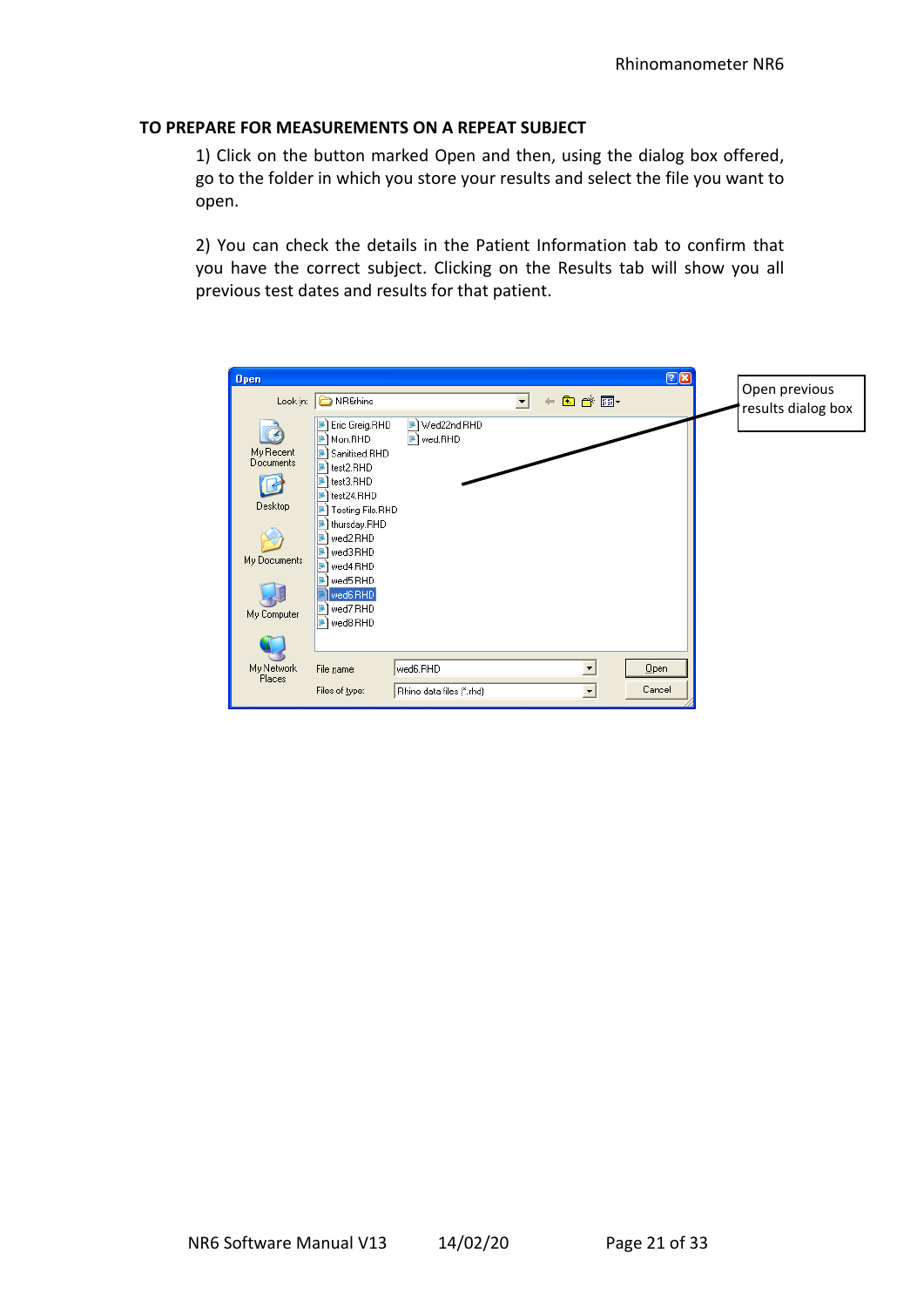# **TO MAKE A NEW RECORD**

1) Click on the icon marked NR6 on the top bar. The Acquisition dialog box will show, as below.

| Acquisition                                  |            |                                        |                                |
|----------------------------------------------|------------|----------------------------------------|--------------------------------|
| Rhinomanometry<br>ĵę                         |            |                                        | Classic recording ▼ Batch mode |
|                                              |            | PRESS RECORD BUTTON TO START RECORDING |                                |
| -Test<br>○ <u>B</u> roms                     | Expiration | 800 cc/s<br>Flow                       | Inspiration<br>$F \cdot$       |
| C Std Z5 Pa                                  | Left       |                                        | Right                          |
| C Std 100 Pa<br>⊙ Std 150 Pa<br>C Std 300 Pa |            |                                        | $P -$                          |
| Side <sup>-</sup><br>C Posterior             |            |                                        |                                |
| C Anterior Left                              |            |                                        |                                |
| Anterior Right                               |            |                                        | Pressure                       |
|                                              |            |                                        | 800 Pa                         |
|                                              |            |                                        |                                |
|                                              |            |                                        |                                |
|                                              |            |                                        |                                |
|                                              |            |                                        |                                |
|                                              |            |                                        |                                |
|                                              | Right      |                                        | Left                           |
|                                              | Expiration |                                        | Inspiration                    |
| NR6 Rhinomanometer ▼ Calibrate               |            |                                        |                                |
| Ø Zero                                       |            |                                        | Close                          |

2) The **Clinical/Research** version of the software offers a number of options, selectable from the top bar:

- Perform a **Classic recording** i.e. make standard resistance measurements.
- Perform a **Four Phase recording** i.e. add Vertex and Effective resistance measurements.

You can also carry out either of the above in conjunction with the Batch Testing facility. This is described in detail later in this manual, but is essentially a way of validating results and of printing them off without the possibility of modifying data. This feature is of particular interest to those involved in clinical trials.

#### The **Clinical** version of the software offers **Classic recording** only.

Select the options above as appropriate.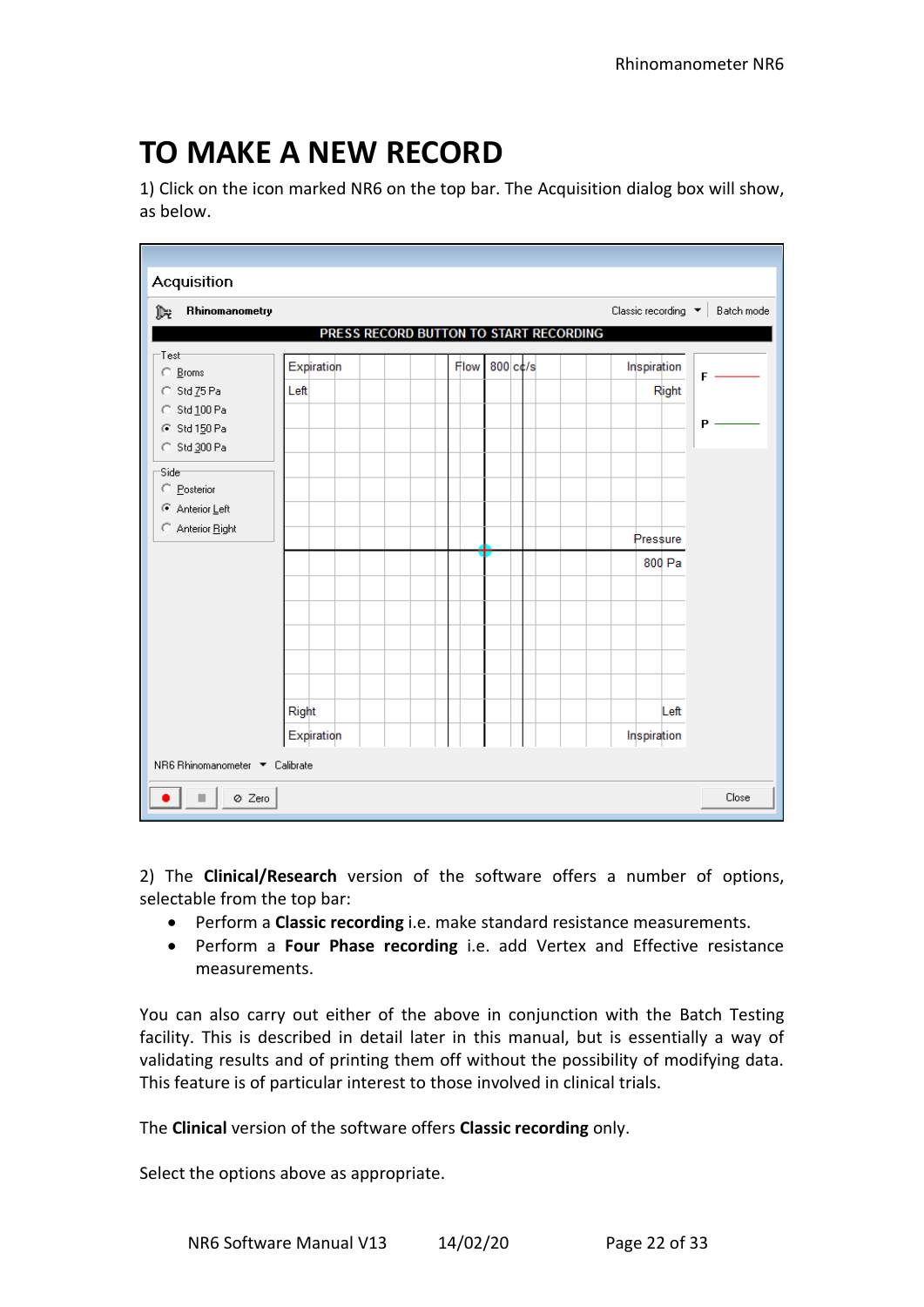3) Check that the spot is zeroed on the origin of the graph. If not click on the button marked **Zero**.

Connect the subject to the mask and mouth tube for Posterior or Anterior testing and ask them to breathe in a normal relaxed way – details of this can be found in the NR6 User Manual.

You should see the trace being drawn across the screen and once that shows in a consistent fashion, click on the red button to begin recording data

(a USB footswitch is also available as an additional optional extra to begin the recording cycle).

4) Once four complete respiratory cycles have been taken in the system will stop taking in data, will show you the resultant curves, each of which is drawn in a different colour and will add the test to the test list for that subject.

5) If any curve is obviously bad it can be de-selected by clicking in the appropriate check box in the **Respirations** section on the right of the screen.



6) The **Clinical/Research** version of the software allows display of Flow/Time and Pressure/Time traces as shown below.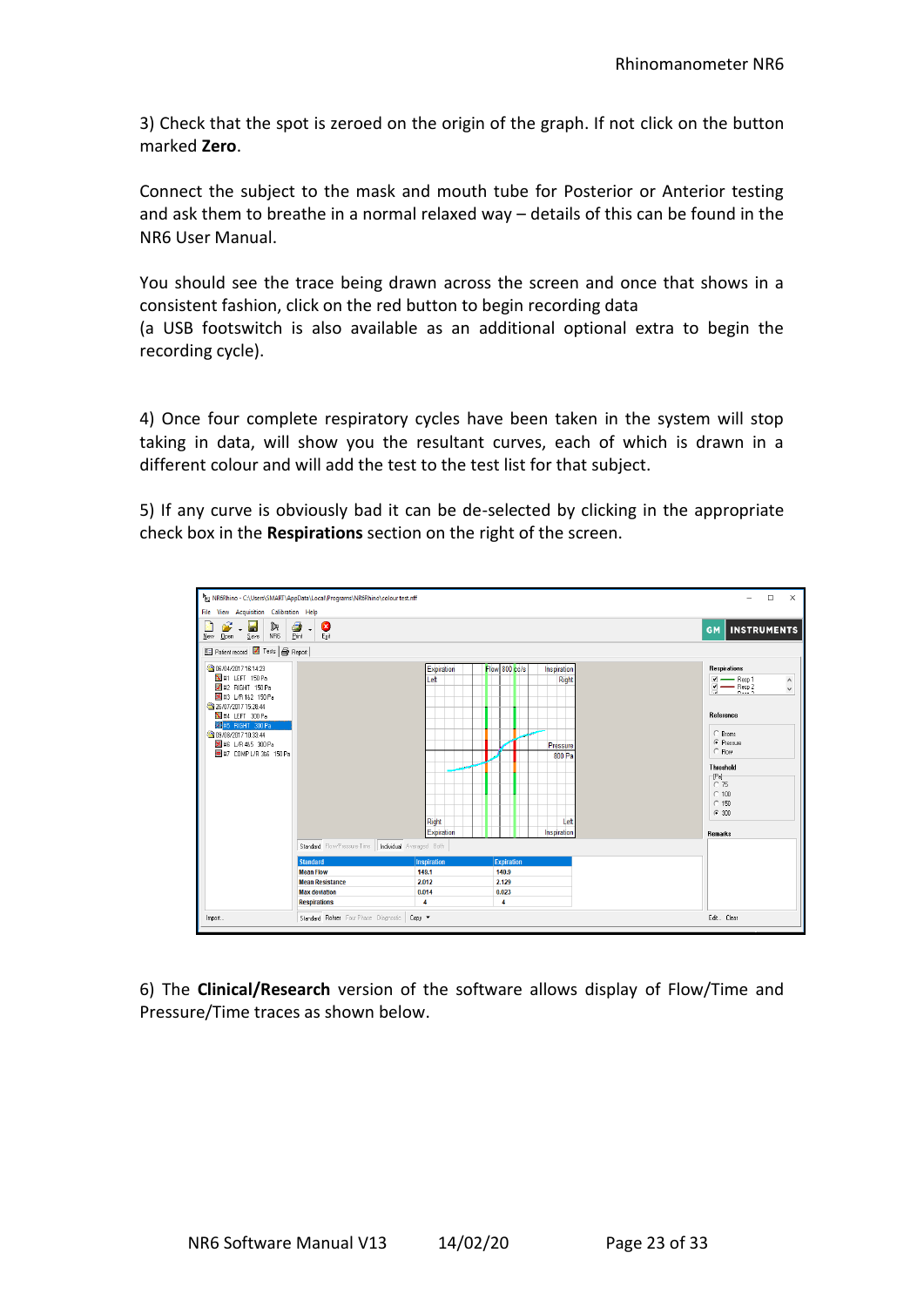

A row of buttons just below the graph allows you to select the **Standard** (X/Y display) or **Flow/Pressure-Time** display, and if **Standard**, you can display the traces as **Individual**, **Averaged** or **Both** (**Individual** and **Average** superimposed)

A further row of buttons on the bottom bar allows the calculated values of **Standard Resistance**, **Rohrer Coefficients**, **Four Phase** (Log Vertex & Log Effective Resistance) and for L/R comparison traces, Diagnostic values to be displayed.

Remarks can be added in the box found on the bottom right of the screen.

- 7) If required, additional testing can be done or the current test printed by clicking on **Print**, or saved by clicking on **Save**.
- 8) The **Output** tab can be used to create a printout consisting of any number curves by clicking in the check box on the left of the test list.
- 9) Additional facilities available from the screen includes:

**Import** --- This allows you to merge data from 2 saved files **Export** --- This allows the raw data to be sent to a text file **Copy** --- This allows the calculated values to be put on the clipboard, ready to be pasted into a spreadsheet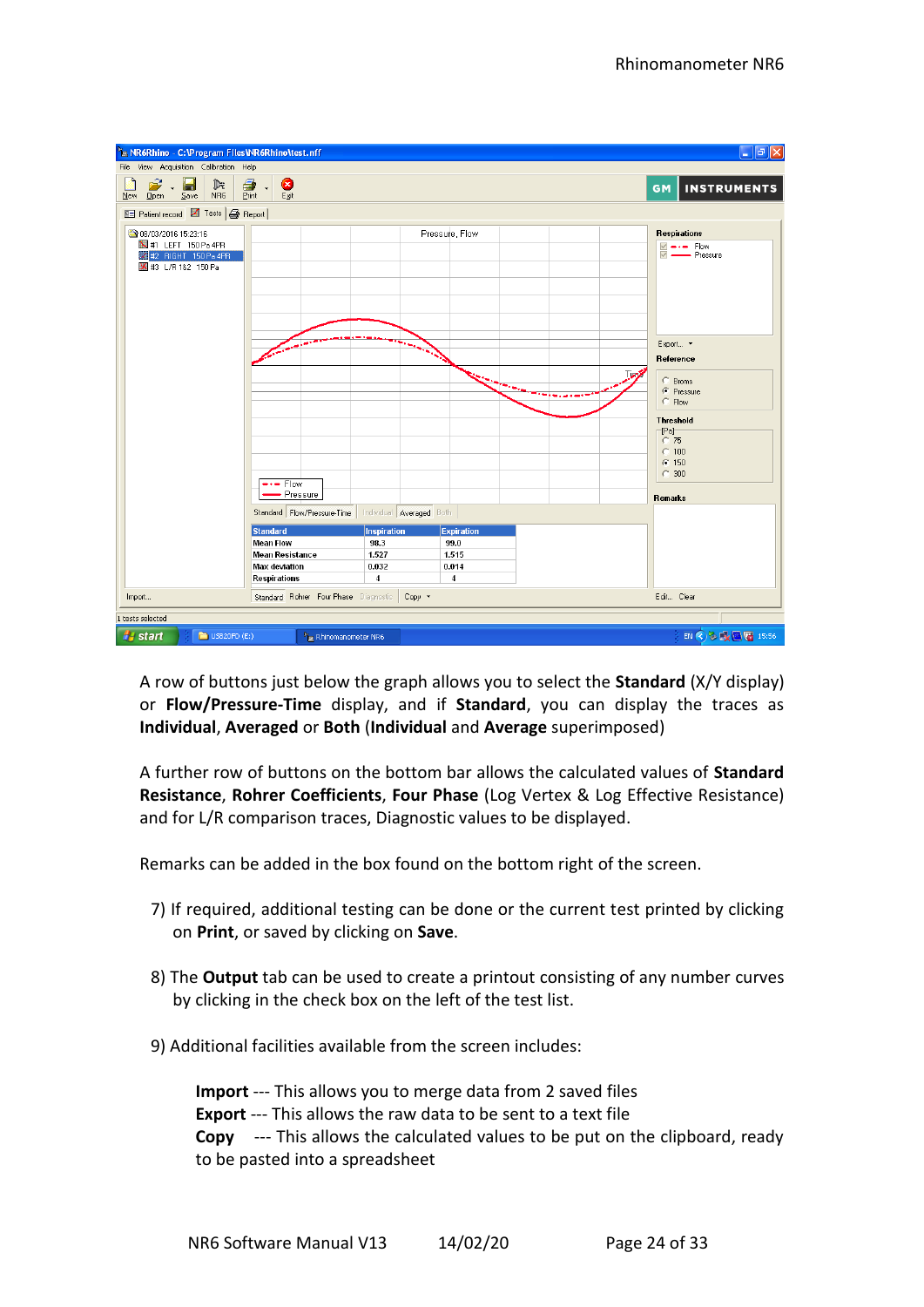# **INTERPRETING RESULTS**

Recorded curves in a patient's file will show a series of coloured sections on the vertical lines either side of the y-axis. These lines are designed to aid in categorisation of the results of any given patient using a 'traffic light' system:

i.e. light green is normal resistance, dark green is mild resistance, orange is moderate resistance, and red shows severe resistance.

These colours are provided for guidance only.

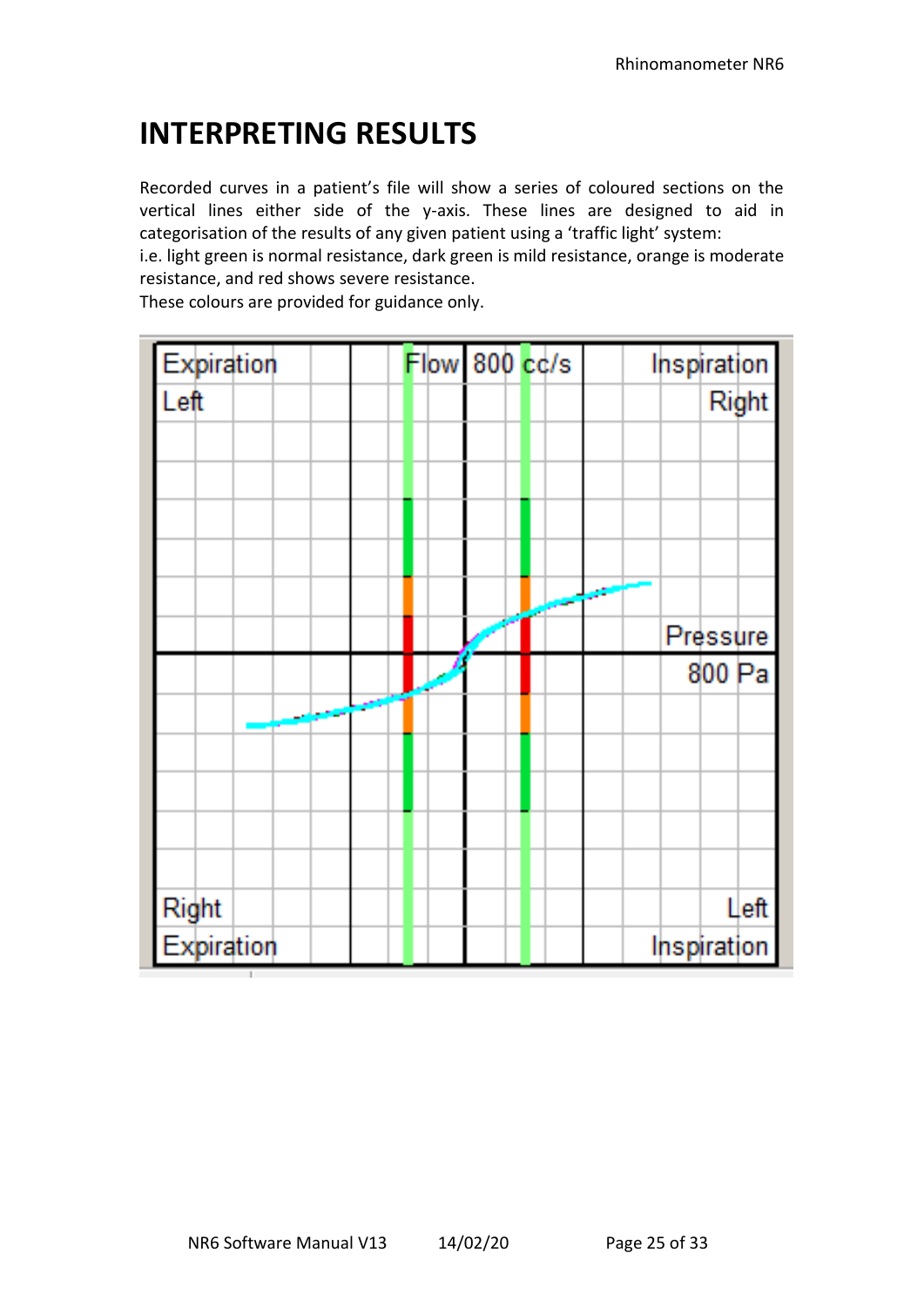# **TO COMPARE ANY TWO TEST RESULTS**

Any two (same type) test results can be compared, i.e. two left side records or two right side records or two left/right records.

- 1) Select the **Tests** tab
- 2) Click on what is to be the baseline test using the left mouse button, hold down the ctrl key and click on the test you want to compare with the baseline test using the left mouse button. You should now have two tests highlighted.
- 3) Click on one of the selected tests using the right mouse button, and from the drop-down menu, click on:

**Comparison** to generate a record **COMP L** or **COMP R** if comparing 2 same side records, or

**Create Left/Right** to generate a **L/R** record, which shows the whole nose, or **Create Comparison Test** to generate a **COMP L/R** record to compare a pre and post result for the whole nose.



4) A new test entry is created with each of these operations.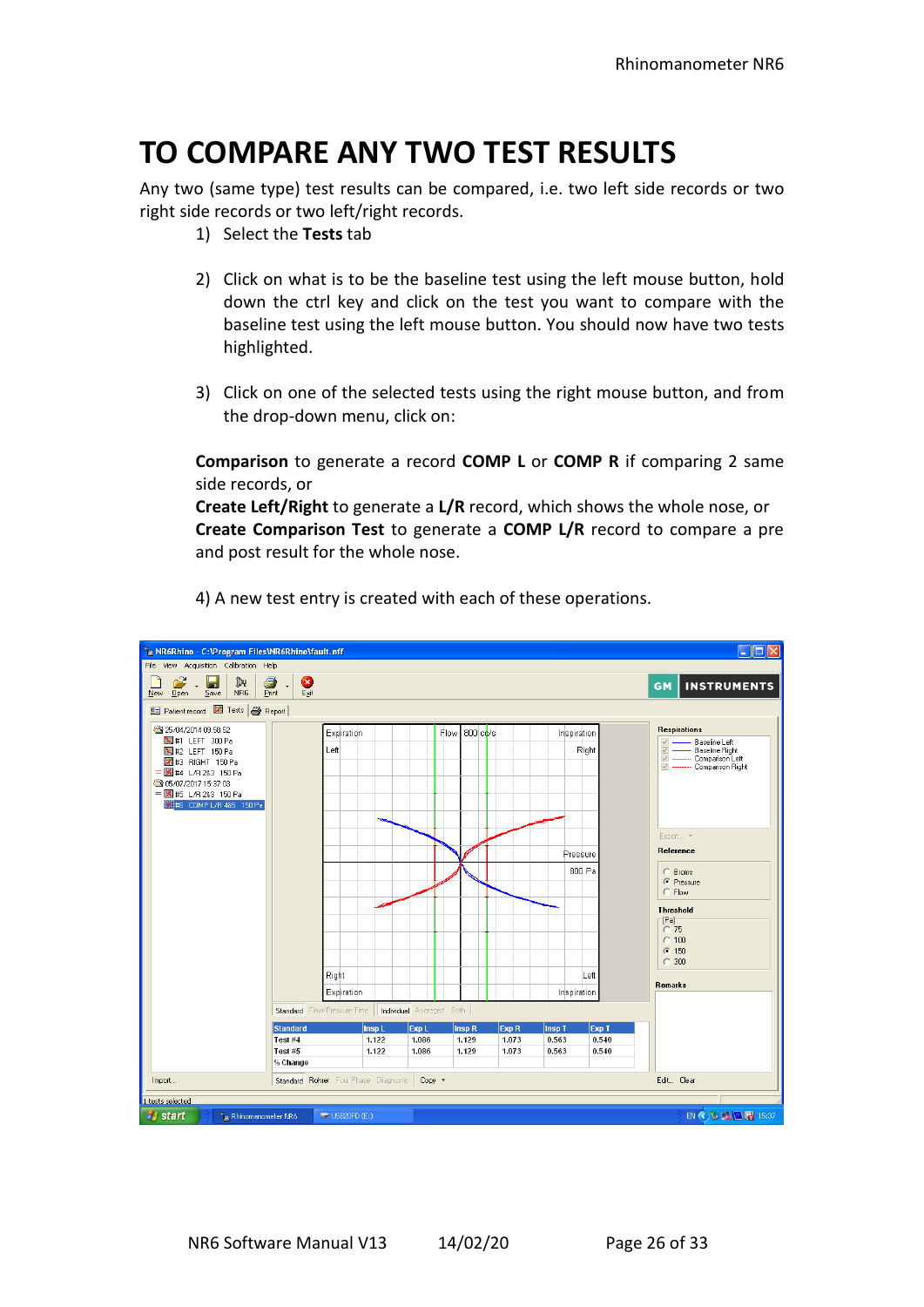# **TO DELETE A TEST RESULT**

Select the test result to be deleted from the test list using the left mouse button. Then click on the test result again, this time using the right mouse button, and, from the list which appears, select **Delete**.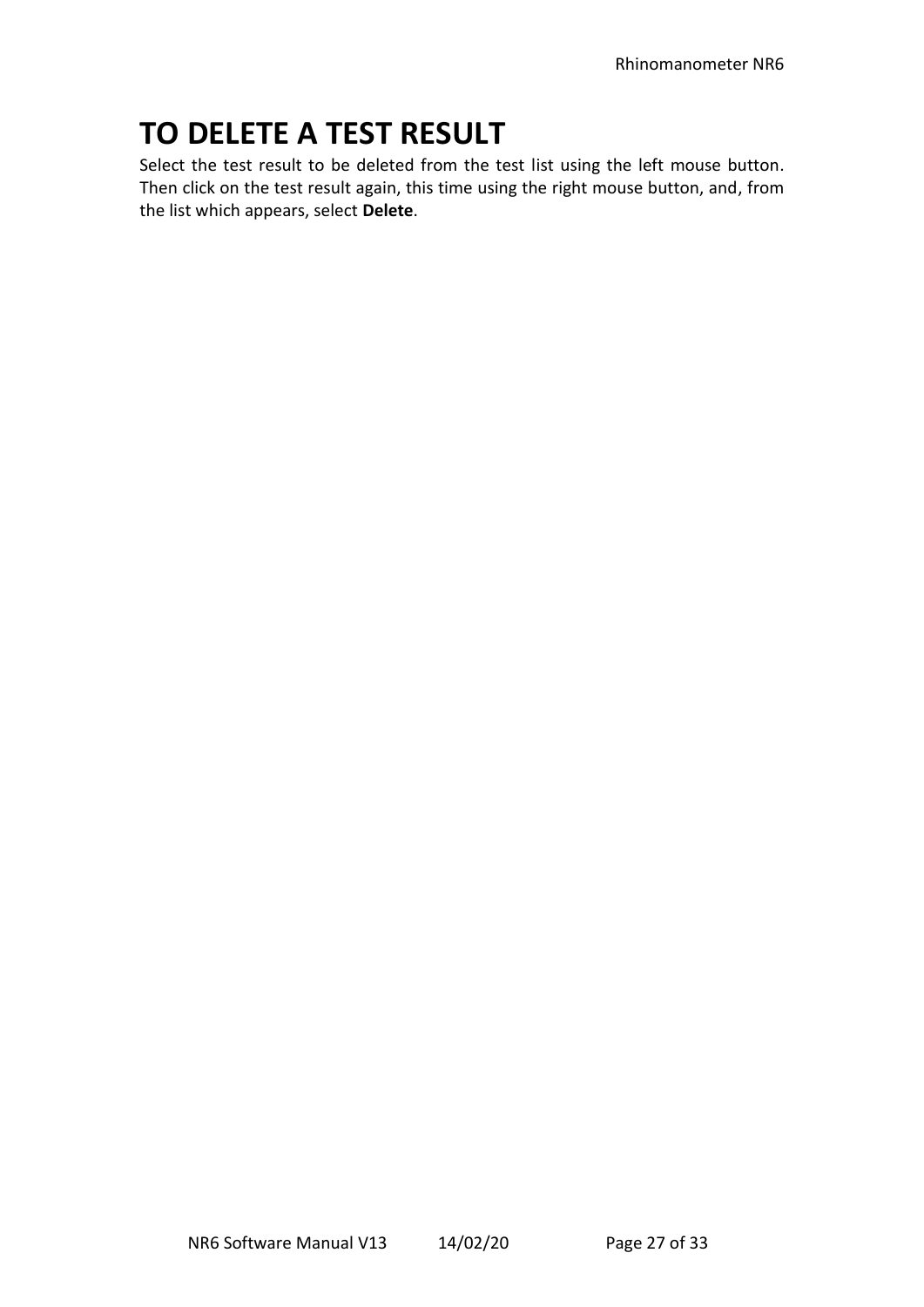## **BATCH TEST FACILITY (CLINICAL/RESEARCH VERSION ONLY)**

Validation of test results is a facility which has proved to be invaluable in many situations.

In rhinomanometry, result variation is normally caused by distortion of the nose or leakage in the connections to it. **Batch mode** has been incorporated into the Clinical/Research version of the program in order to allow users to check for these sources of result variation.

The program offers the possibility of switching on **Batch mode** when you go in to the **Acquisition** screen, by clicking on the small toggle box in the top right-hand corner window is then added to the acquire screen in which extra information will be added as test results are taken in. Batch selection



At the end of the first test the words **Start batch** will be shown in the progress dialog box.

At this point the subject should be disconnected from the equipment, and then reconnected.

The test start red button should be clicked on again to start part two.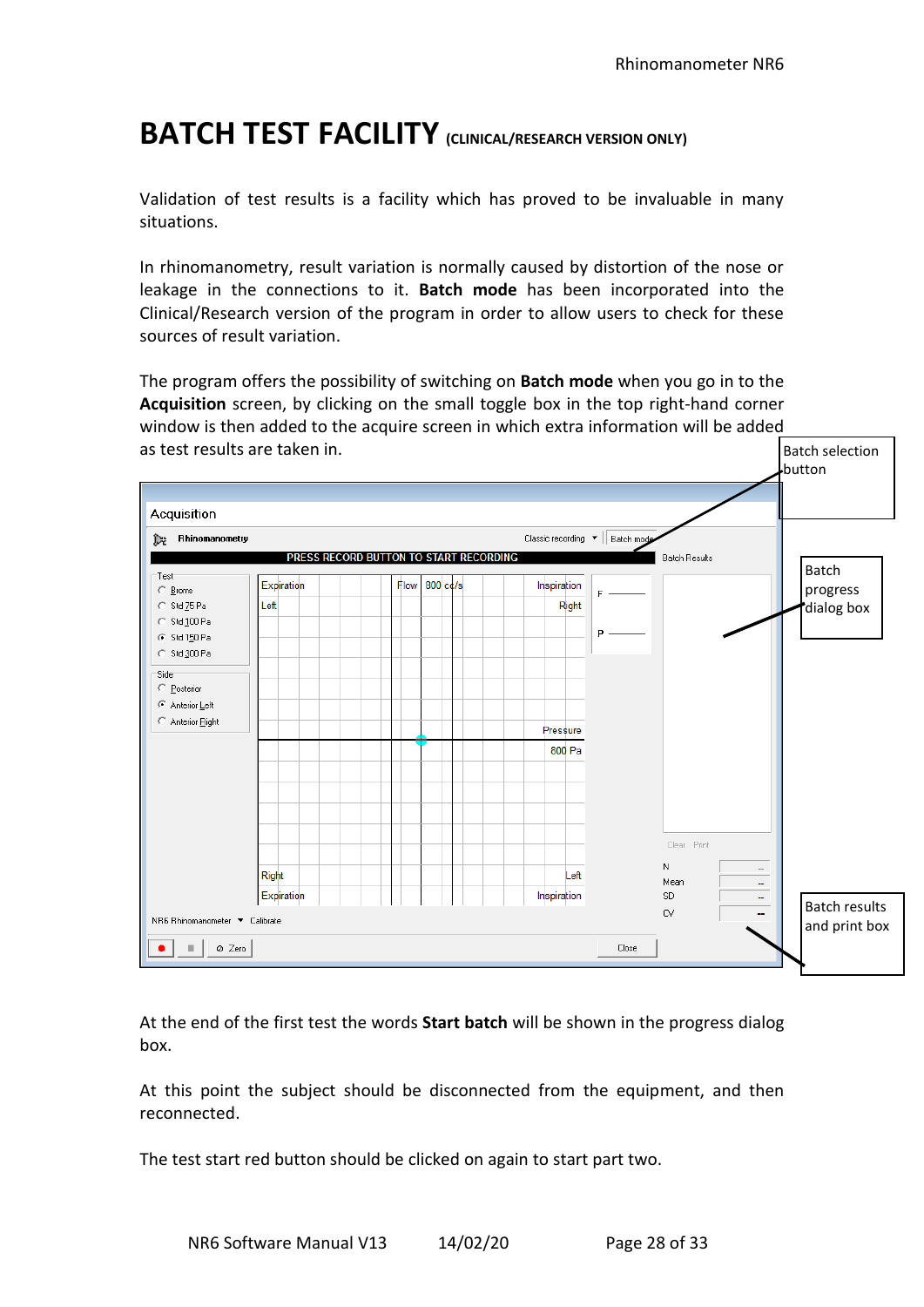Once completed, a coefficient of variance figure will be shown in the progress box, while additional information such as the mean resistance, standard deviation between values and the **CV** figure are shown in the results section.

If the **CV** figure is low then the tests can be considered accurate, as the chance of creating the same distortion or leakage twice in succession is remote. However, additional tests can be added to the batch (with the subject disconnected between them each time) if you want further re-assurance.

The batch values can be printed directly without any possibility of modifying the data by clicking on the batch print button and when you click on close, the batch tests are transferred to the normal test list for further examination and permanent storage.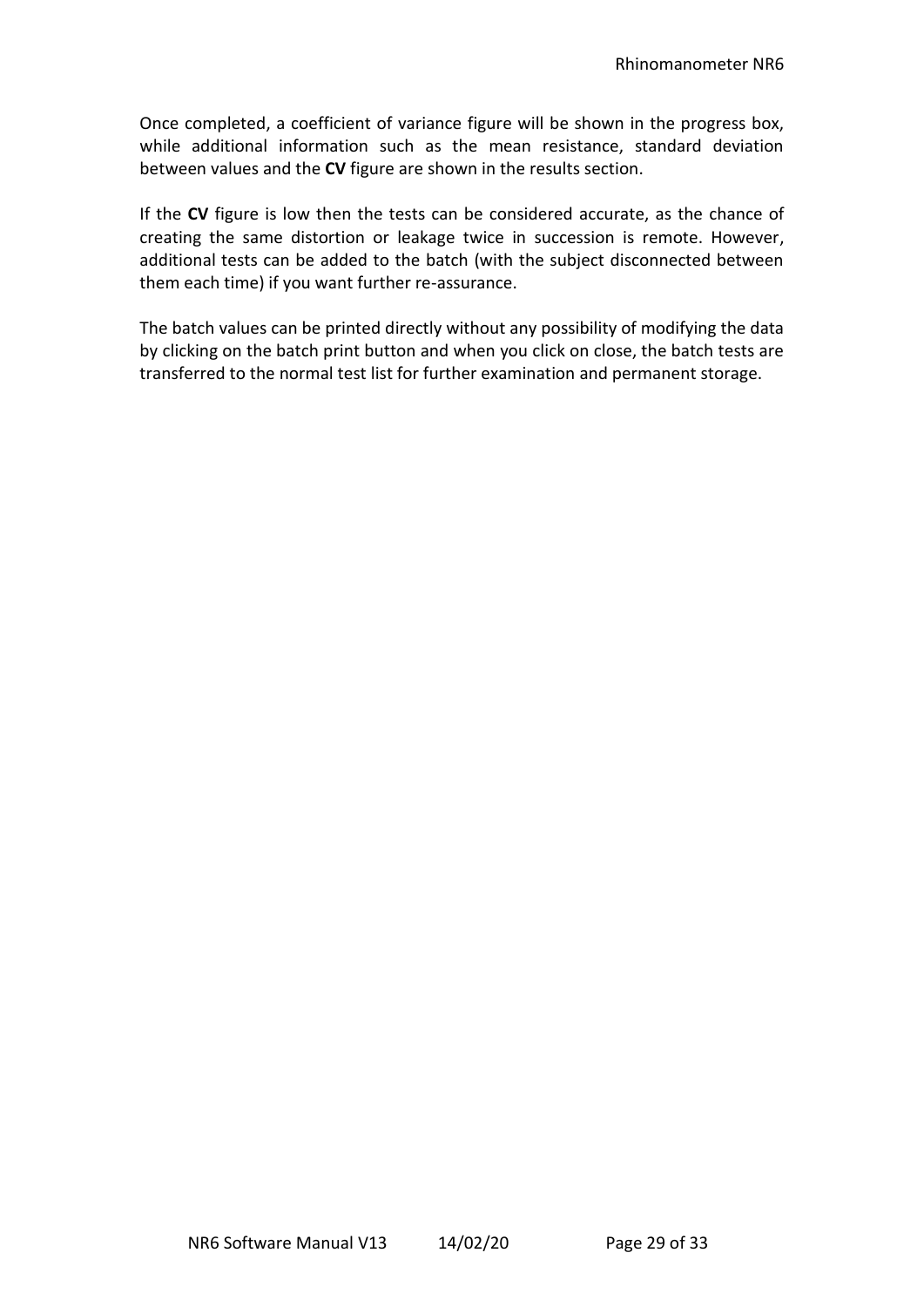### **DATA EXPORT FACILITY (CLINICAL/RESEARCH VERSION ONLY)**

The NR6 conversion facility has been designed to allow the extraction, display, and manipulation of data contained within an NR6 data file.

#### **TO EXTRACT A FILE**

Extraction and conversion of a patient's data requires that their file be currently active in the program.

1) Click on the icon to start the NR6 program

2) Select the file to be converted by clicking on the **Open** button and then clicking on the appropriate file. Confirm this is the file you want to extract by checking the patient details, then click on **File** and **Export**

| •ա                                                                                                                 |                         |                                                                                                                                                                                        | ×<br>$\qquad \qquad \blacksquare$ |
|--------------------------------------------------------------------------------------------------------------------|-------------------------|----------------------------------------------------------------------------------------------------------------------------------------------------------------------------------------|-----------------------------------|
| Export data                                                                                                        |                         |                                                                                                                                                                                        |                                   |
| Filename TESTING12_04_12.exp<br>$\Box$ Patient information<br>Output                                               | Create .DEF file        | Column headers                                                                                                                                                                         | $\cdots$                          |
| <b>Options</b> Preview<br>Test selection<br>[4 tests apply]                                                        | Format options          |                                                                                                                                                                                        |                                   |
| <b>NR6</b> Sides<br>Posterior<br>Anterior Left<br>✔<br>☑ Anterior Right<br>References<br>Broms<br>Pressure<br>Flow | Tests<br><b>Samples</b> | Include standard results<br>⊽<br>Include Rohrer results<br>Include Four Phase results<br>Include patient record<br>⊽<br>Include samples (at end)<br>Prefix with patient record specify | specify                           |
| Field separator  ,<br>Line separator                                                                               | #13#10                  | Data value separator                                                                                                                                                                   | #9                                |
| Settings: load save                                                                                                | Export                  | Close                                                                                                                                                                                  | Cancel                            |

- 3) The file name for the exported file will be offered by default
- 4) If you want to have the patient details listed at the top of the exported file click on the tick box named **Patient information**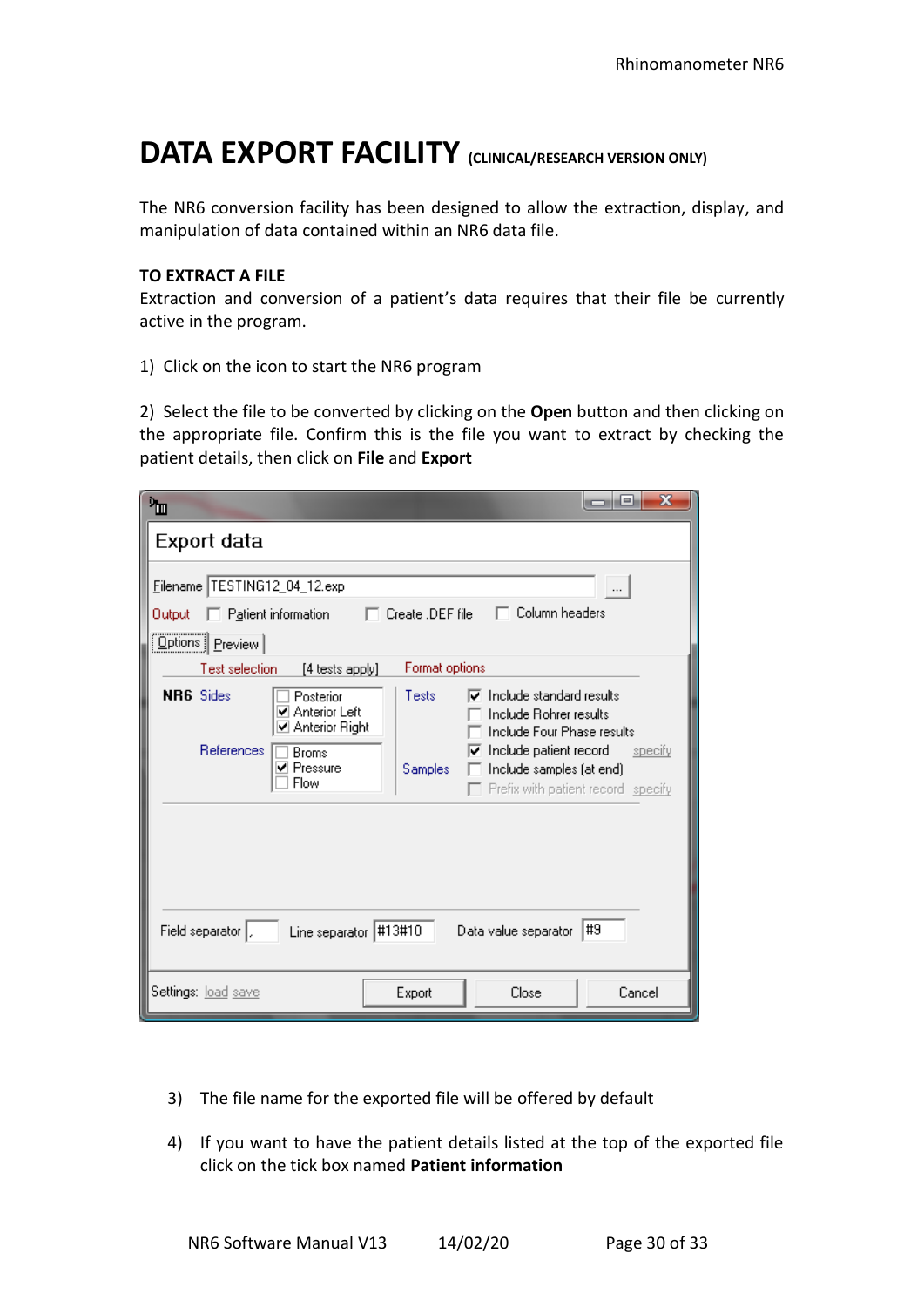- 5) If you want to be able to view a list of field names, which correspond with the data you select for export, and print this as a separate file for reference, click on **Create.DEF file**
- 6) Next, click on options a) to d) (listed below) and choose from the following to select which type or part of the file should be extracted. Having made a selection you can view both the data you will get in the .exp file and the fields these values represent in the .def file by clicking on the **Preview** tab

| test24.exp - Notepad                                                                                                                                                                                                                                                                                                                                                                                                                                                                                                                                                                                                                                                                                       | a Bi |
|------------------------------------------------------------------------------------------------------------------------------------------------------------------------------------------------------------------------------------------------------------------------------------------------------------------------------------------------------------------------------------------------------------------------------------------------------------------------------------------------------------------------------------------------------------------------------------------------------------------------------------------------------------------------------------------------------------|------|
| File Edit Format View Help                                                                                                                                                                                                                                                                                                                                                                                                                                                                                                                                                                                                                                                                                 |      |
| 24/04/2003 15:47:31.0.1.75, 0.263, 0.314, 0.037, 0.036, 4.000, 4.000<br>  24/04/2003 15:48:44, 2, 1, 75, 0.321, 0.352, 0.010, 0.051, 3.000, 3.000<br>$\parallel$ 24/04/2003 15:49:55,2,1,75, 0.271, 0.339, 0.010, 0.021, 3.000, 3.000<br>24/04/2003 15:50:10, 2, 1, 75, 0.343, 0.408, 0.034, 0.022, 4.000, 4.000<br>#24/04/2003 15:50:21,2,1,75, 0.376, 0.446, 0.012, 0.022, 4.000, 4.000<br>$\parallel$ 24/04/2003 15:50:45.1.1.75, 0.362, 0.434, 0.032, 0.023, 4.000, 4.000<br>24/04/2003 15:50:53, 1, 1, 75, 0.404, 0.475, 0.022, 0.017, 4.000, 4.000<br>  24/04/2003 15:51:01,1,1,75, 0.450, 0.549, 0.018, 0.015, 4.000, 4.000<br>15/02/2006 11:29:53.0.1.75, 0.000, 0.000, 0.000, 0.000, 0.000, 0.000 |      |
|                                                                                                                                                                                                                                                                                                                                                                                                                                                                                                                                                                                                                                                                                                            |      |

- a) **(Sides)** posterior and/or anterior left and/or anterior right test results can be extracted, provided they are in the patients test list
- b) **(References)** select records created with Broms and/or pressure and/or flow reference settings
- c) **(Tests)** show standard and/or Rohrer calculated results for the sides selected above, and, if ticked, repeat selected patient information at the beginning of each line
- d) **(Samples)** list the raw pressure and flow data values for the above records by clicking on **Include samples (at end)** and put selected items of patient information at the beginning of each sample line by clicking on **Prefix with patient record** (you can define which fields you want present by clicking on **specify** and selecting appropriate fields). If you select the samples option, two vertical columns are produced containing a list of pressure and corresponding flow values. If you then select **Prefix with patient record** a third column is generated which shows the patient details selected. The number of full tests included is shown before the first column of values
- 7) Once the elements required for extraction have been selected click **OK**

8) A file name suggestion should already be present in the space in the dialog box it will have the suffix .EXP - click on **Export** to begin the conversion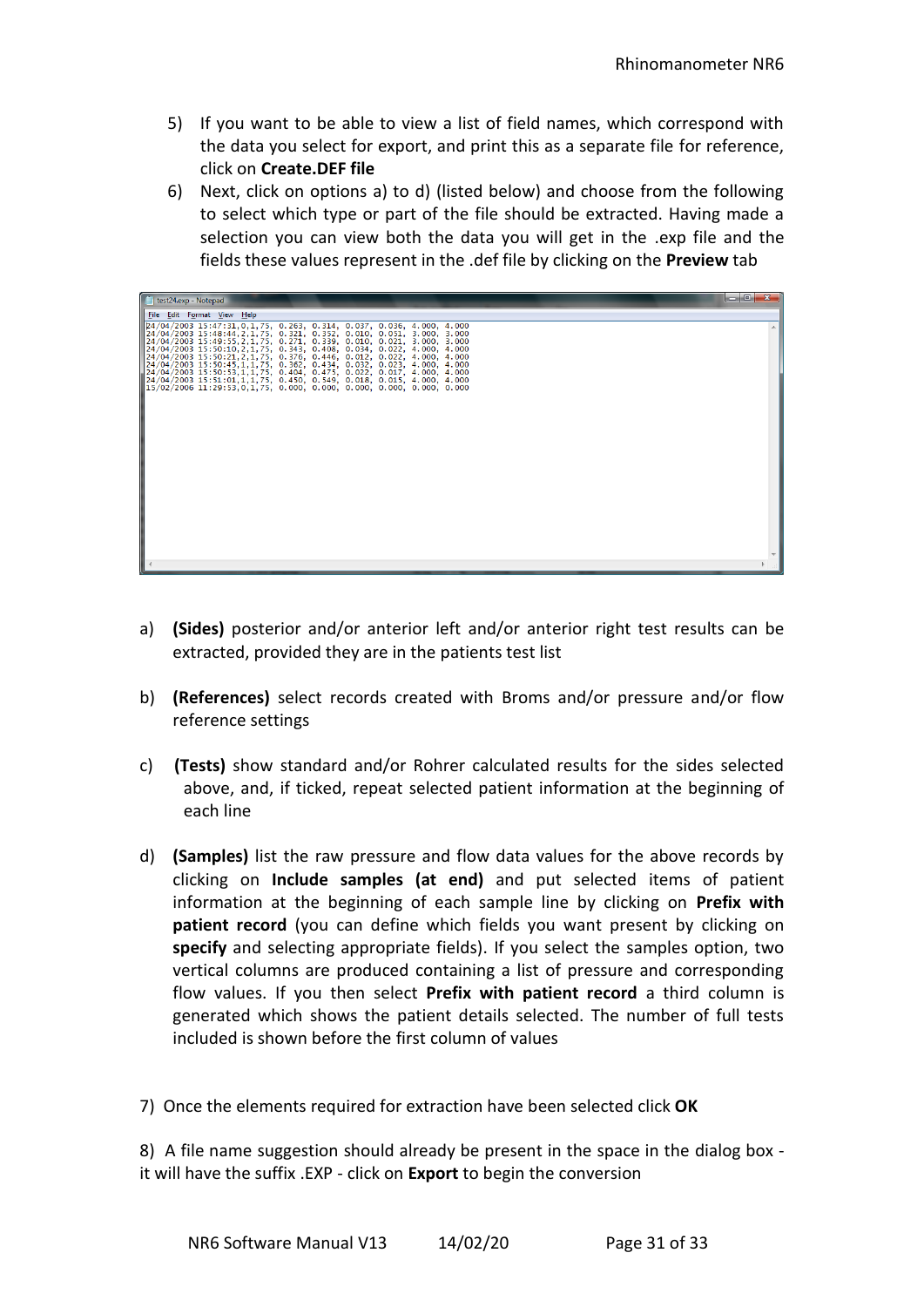9) The .EXP file (and, if selected, the .DEF file) created will be saved to the folder in which the software is contained, unless you have altered the standard setup (if you want to check you can right click on the desktop icon and click on **Open file location**). The .DEF file will show the meaning of values shown in each position except for the following:

Side 0 = posterior 1 = left 2 = right **Ref** 0 = Broms  $1 = \text{pressure}$  2 = flow **Countinsp** = The number of inspiratory curves used in the calculation of the mean values **CountExp** = The number of expiratory curves used in the calculation of the mean values **DevInsp** = Maximum deviation from the mean for any single inspiratory resistance value **DevExp** = Maximum deviation from the mean for any single expiratory resistance

The sample below shows the corresponding .EXP and .DEF files. 123,,,,,,,,,,,,456 29/08/2001 14:42:29,0,1,75, 0.692, 0.806, 0.056, 0.050, 4.000, 4.000 29/08/2001 14:42:46,1,1,75, 0.769, 0.926, 0.081, 0.091, 4.000, 4.000 29/08/2001 14:42:55,2,1,75, 0.813, 0.977, 0.108, 0.032, 4.000, 4.000

Experiment no,Name,Street,Zip,City,State,Nationality,Hospital,Ward No,Lab No,Physician,Test,ID no.

Date

value

Time,Side,Ref,Threshold,MeanInsp,MeanExp,DevInsp,DevExp,CountInsp,CountExp Date

Time,Side,Ref,Threshold,MeanInsp,MeanExp,DevInsp,DevExp,CountInsp,CountExp Date

Time,Side,Ref,Threshold,MeanInsp,MeanExp,DevInsp,DevExp,CountInsp,CountExp

**N.B.** All combined tests (i.e. left and right comparison tests) are not included in the output file. In the above example only the experiment No. and Test ID No. had values in them in the original patient information screen. All other fields were blank.

The example below shows corresponding .EXP and .DEF files, with samples additionally selected.

123,,,,,,,,,,,,456 29/08/2001 14:42:29,0,1,75, 0.692, 0.806, 0.056, 0.050, 4.000, 4.000 29/08/2001 14:42:46,1,1,75, 0.769, 0.926, 0.081, 0.091, 4.000, 4.000 29/08/2001 14:42:55,2,1,75, 0.813, 0.977, 0.108, 0.032, 4.000, 4.000 3 49 -66 66 -98